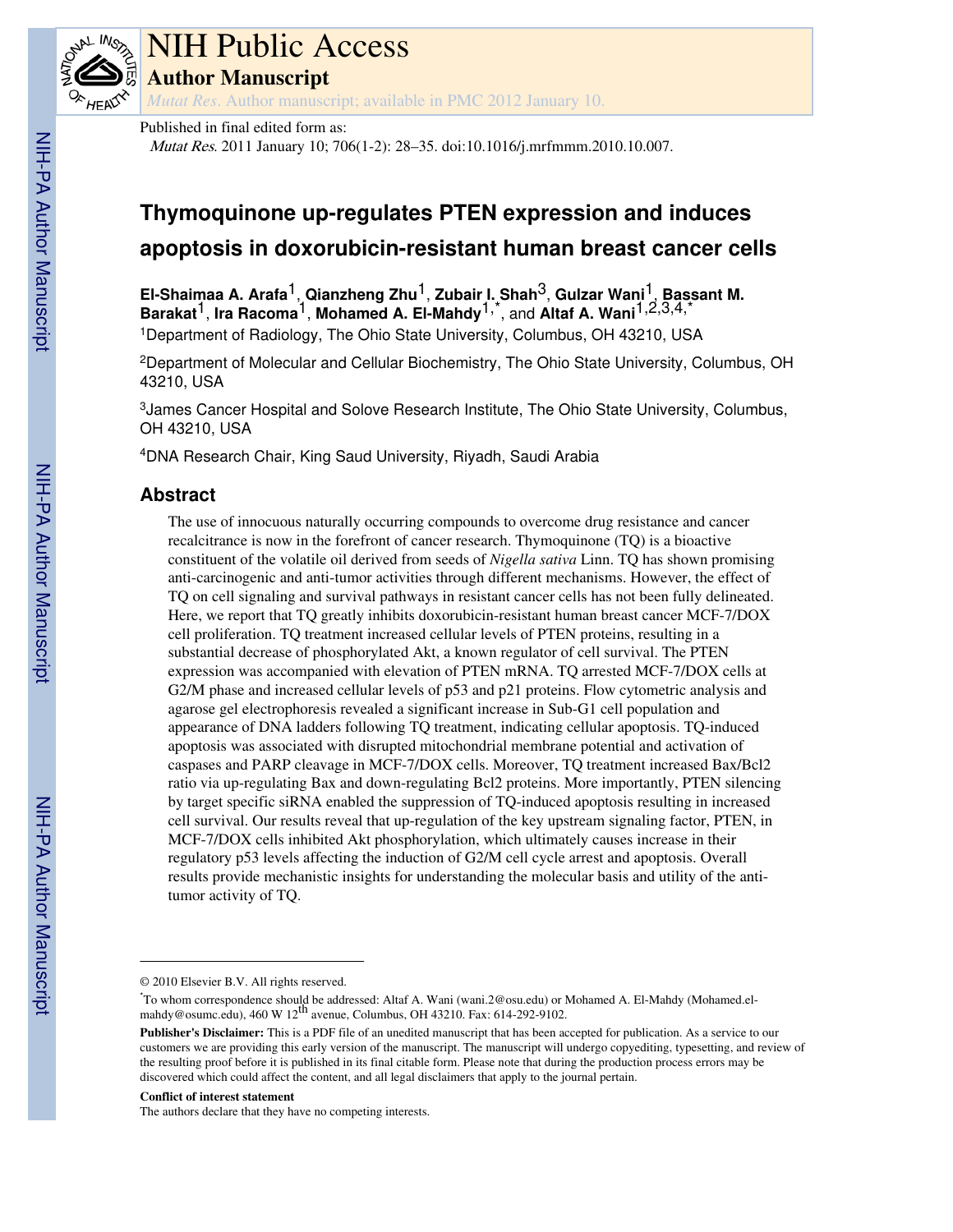## **Keywords**

PTEN tumor suppressor; breast cancer; thymoquinone; apoptosis; cell signaling

## **1. Introduction**

Breast cancer is one of the most common human malignancies and the second leading cause of cancer-related deaths in women [1]. Breast cancer patients show initial response to chemotherapeutic treatment; however, the majority of women eventually experience cancer treatment recalcitrance and emergence of drug resistant cells [2,3]. Doxorubicin, one of the clinically most important anti-neoplastic agents, possesses a wide spectrum of anti-cancer activity against various solid tumors, including breast cancer. However, the development of doxorubicin resistance limits its use in treating breast cancer patients [4]. Several mechanisms are responsible for doxorubicin resistance, including altered drug efflux, drug detoxification, enhanced DNA repair and disruption in apoptotic signaling pathways. Drug resistance is also associated with activation of signaling pathways such as the phosphatidylinositol-3 kinase (PI3K)/Akt or suppression of tumor suppressor genes, including PTEN [5].

The PI3K/Akt pathway is a pivotal signaling pathway, which controls cell growth, survival, proliferation and tumorigenesis [6,7]. PI3K-activated (phosphorylated) Akt promotes cell survival by inhibiting apoptosis through its ability to phosphorylate/inactivate downstream targets of apoptotic machinery, such as pro-apoptotic Bcl2 family member BAD and GSK-3β [8,9].The (PI3K)/Akt pathway is regulated by several critical upstream factors, e.g., tumor suppressor PTEN [10]. The tumor suppressor gene PTEN is one of the most common targets of mutation in human cancers, with a mutation frequency approaching that of p53. PTEN mutations have been found in glioblastomas, malignant melanomas, carcinoma of the prostate, breast, kidney, urinary bladder, uterus and other cancers, mostly in advanced stages of tumor progression [11,12]. Genetic mutation of PTEN resulted in increased Akt activity in many types of tumor [13]. On the other hand, overexpression of PTEN in cancer cells carrying mutant or deletion type PTEN was reported to inhibit cell proliferation and tumorigenicity via induction of cell cycle arrest and apoptosis [14]. PTEN exerts a tight regulatory control over the PI3K pathway and downstream functions, including activation of protein kinase B/Akt, cell survival, cell proliferation and cell arrest [14,15]. It has been reported that PTEN and p53 functions are mechanistically linked through MDM2 phosphorylation, which modulates the ubiquitination of p53 by the activation of PI3K/Akt pathway [16,17]. p53 functions as a transcription factor by binding to a p53-specific DNA sequence in responsive genes, which would increase the synthesis of p21, the most important checkpoint proteins involved in cell arrest at both G1 and G2/M.

Inhibition of PI3K/Akt pathway has been targeted as a strategy for drug development [18] and recently has drawn considerable attention for combination therapy alongside the use of naturally occurring innocuous dietary agents to achieve greater efficacy for drug-resistant cancer cells [19–21]. For instance, some of the dietary phytochemicals have been shown to downregulate PI3K/Akt pathway, thereby sensitizing drug-resistant cancer cells for lowdose chemotherapeutic drug-induced apoptosis. Dietary phytochemical thymoquinone (TQ) is the main active ingredient of the volatile oil of Nigella sativa Linn, known as the black seed. The black seed is an annual plant that has been widely used in the Indian subcontinent, Arabian countries and Europe for culinary and medicinal purposes [22,23]. Recently, Several clinical studies were conducted in humans receiving oral Nigella Sativa extract or black seeds for up to 8 weeks to evaluate the anti-inflammatory, antihypertensive, or antioxidant effects [24,25]. Most of the known biological activities of the seed have been

*Mutat Res*. Author manuscript; available in PMC 2012 January 10.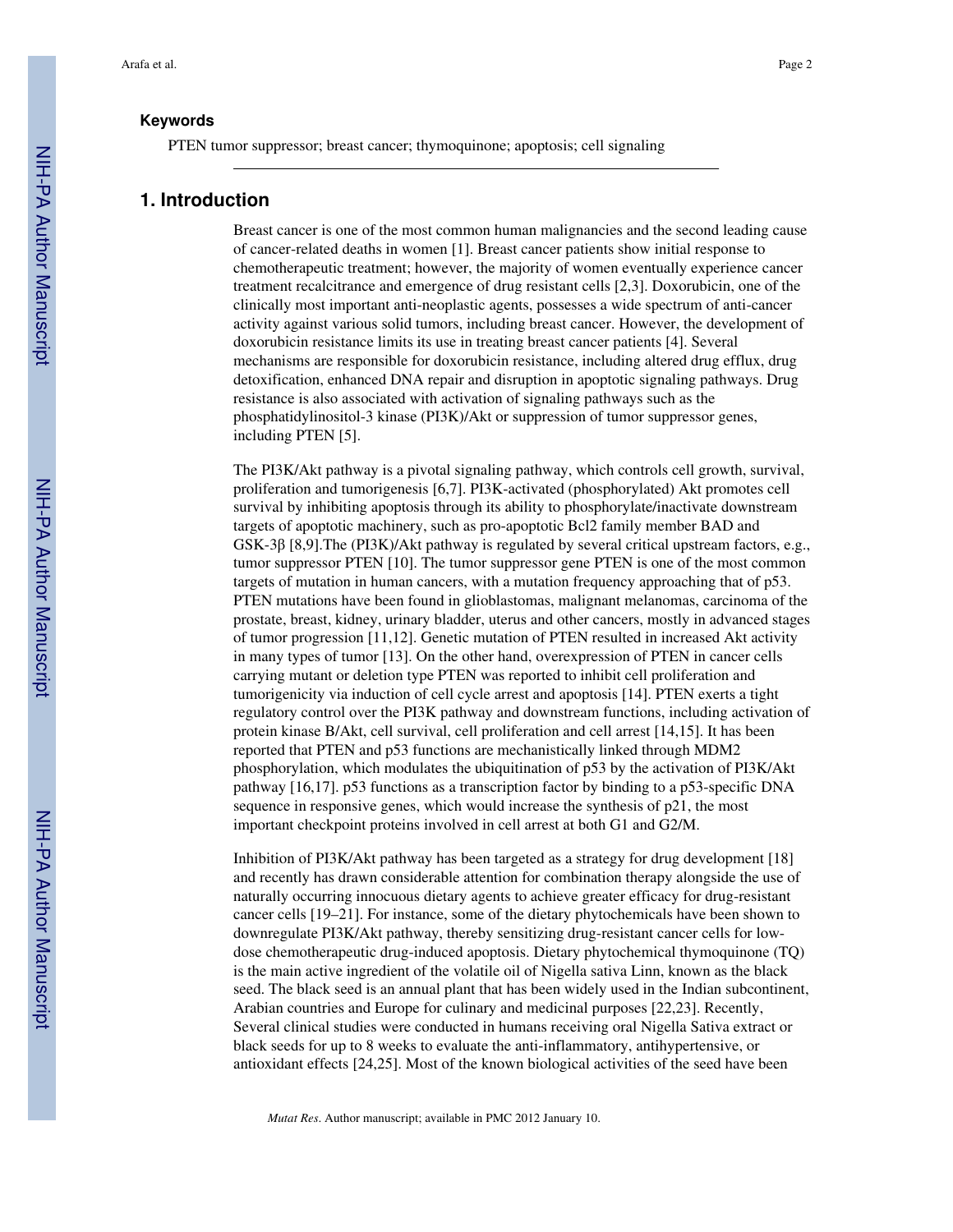attributed to the active ingredient TQ. TQ has been shown to be safe on a wide variety of normal cells. The selective cytotoxicity of TQ for human cancer cells compared to primary mouse keratinocytes [23], mouse normal kidney cells [26], non-malignant fibroblasts [27] and normal human lung fibroblasts [28] has been reported in several studies. TQ has been used for decades as anti-oxidant, anti-inflammatory, and anti-neoplastic agent [29,30]. Previous studies have shown that TQ exhibits inhibitory effects on cell proliferation of many types of cancer cells [31] including non-Dox resistant breast cancer cells (MCF-7) [26,32,33]. TQ induces cell death and inhibits tumor growth by suppressing NF- $\kappa$ B, Akt activation, and extracellular signal-regulated kinase signaling pathways as well as angiogenesis [34,35]. We have previously reported that TQ induced apoptosis through activation of caspase pathway and mitochondrial events in p53-null myeloblastic leukemia HL-60 cells [36].

To better understand the molecular mechanism by which TQ exerts its anti-neoplastic effects, we examined the anti-proliferative effects of TQ in doxorubicin-resistant human breast cancer cells. In this study, we investigated the potential mechanism by which TQ may regulate cell proliferation and apoptosis in doxorubicin-resistant human breast cancer MCF-7/DOX cells. We provide evidence that TQ transcriptionally upregulate PTEN, which led to phosphorylation of Akt and induction p53 protein and its transcriptional target p21, thus induces G2/M phase arrest and apoptosis in doxorubicin-resistant MCF-7/DOX cells. These observations provide a strong rationale towards designing TQ-based combinational therapeutic strategies for treating human breast cancer.

## **2. Materials and methods**

## **2.1. Cell Lines and cultures**

Doxorubicin-resistant human breast adenocarcinoma cell line, MCF-7/DOX, was generously provided by Dr. S A Salama (University of Texas-medical branch, TX). The cells were grown in DMEM medium supplemented with 10% fetal bovine serum, 50 IU/ml penicillin, 50 mg/ml streptomycin at  $37^{\circ}$ C in a humidified 5% CO<sub>2</sub> atmosphere.

#### **2.2. Chemicals and reagents**

TQ (Fig. 1) was prepared as a 10 mM stock solution in DMSO, and appropriate working dilutions were prepared with the cell culture medium immediately prior to the experiments. TQ, MTT [3-(4,5-dimethylthiazol-2-yl)-2,5-diphenyltetrazolium bromide], Hoechst dye and other chemicals were purchased from Sigma-Aldrich (St. Louis, MO). Cell culture supplies were obtained from Life Technologies (Grand Island, NY). Antibodies against phospho-Akt [p-Akt (Ser473)], PARP, caspase-7, caspase-8, caspase-9, PTEN, Fas L, Bcl-2, Bax, and SignalSilence PTEN siRNA kit were purchased from Cell Signaling Technology (Danvers, MA). Antibodies against p53, p21 and β-actin were purchased from Neomarkers (Fremont, CA) and Santa Cruz Biotechnology (Santa Cruz, CA), respectively. Antibody against γH2AX was purchased from Millipore (Billerica, MA). Horseradish peroxidase (HRP) conjugated secondary antibodies, protease inhibitor cocktail tablets were from Roche (Indianapolis, IN). Chemiluminescence substrate kit was obtained from Pierce (Rockford, IL). DC Bio-Rad protein quantitation reagents were from Bio-Rad (Hercules, CA). The caspase inhibitor, z-VAD-FMK, was purchased from R&D systems (Minneapolis, MN). The MitoCapture apoptosis detection kit was made by Calbiochem (La Jolla, CA). Trizol Reagent, Invitrogen SuperScript III first strand-synthesis system and PTEN primers for RT-PCR were obtained from Invitrogen Corporation (Carlsbad, CA).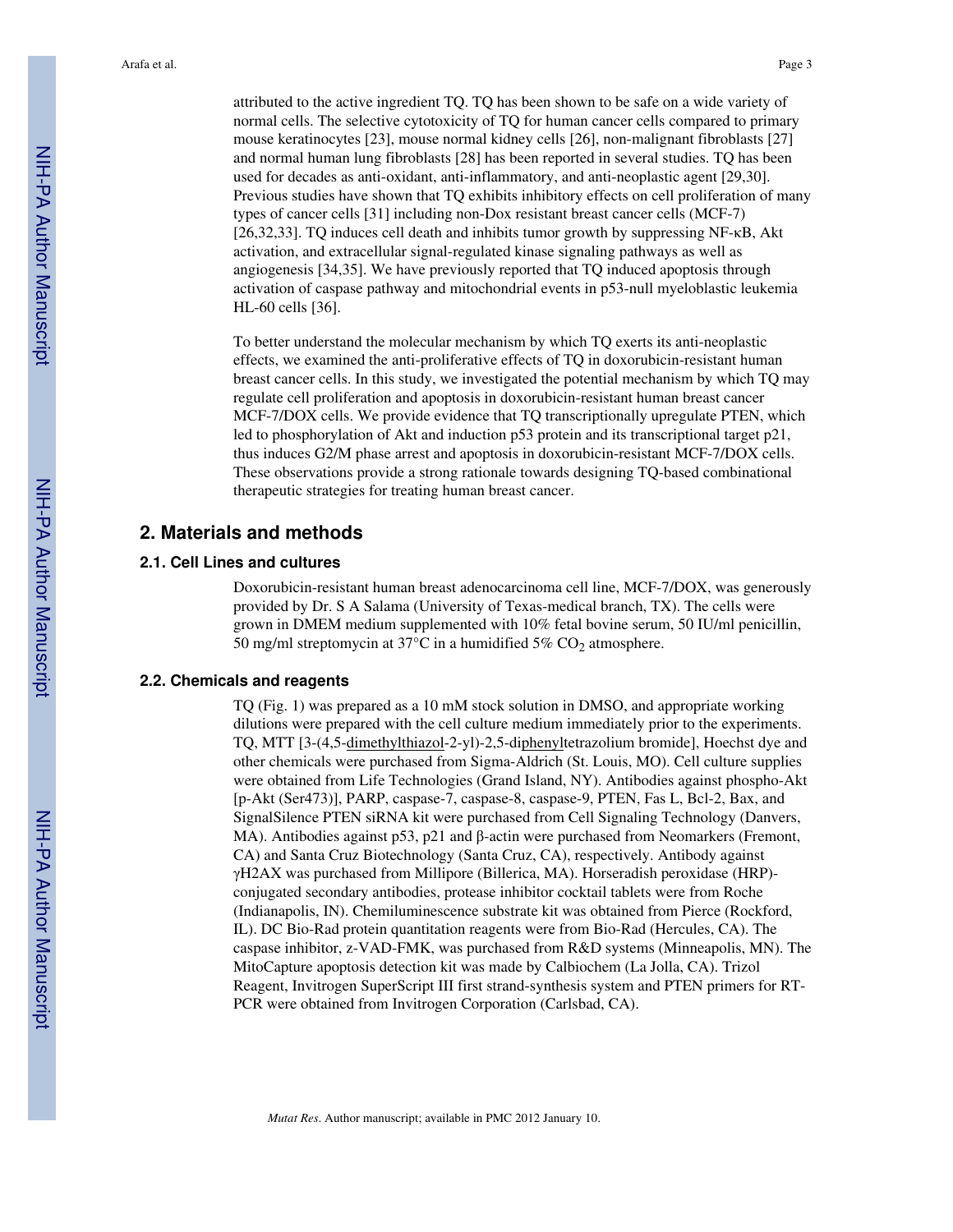## **2.3. MTT assay for cell growth and cytotoxicity**

formazan crystals as described previously [37]. Exponentially growing MCF-7/DOX cells were seeded in 96-well plates at an initial density of  $5 \times 10^3$ /well, treated with different concentration of TQ and maintained in culture for indicated times and then phenol-free medium containing MTT (0.2 mg/ml) was added to the cultures for an additional 2 hours. The medium was replaced with acidified isopropanol (0.04 N HCl in isopropanol) and the plates were incubated at room temperature for 1 hour. The colorimetric absorbance of the samples was determined by Spectramax M5 microplate reader (Molecular Devices, CA). Cellular proliferation was expressed as a percentage of cell viability of TQ-treated cells relative to untreated controls.

## **2.4. DNA fragmentation analysis for detecting apoptosis**

Exponentially growing MCF-7/DOX cells were treated with increasing concentrations of TQ and maintained in culture. After indicated time periods, all adherent and floating cells were recovered, centrifuged, washed once with PBS, resuspended in lysis buffer [20 mM EDTA, 100 mM Tris-HCl (pH 8.0), 1% SDS] containing 100 µg/ml RNase and incubated at  $55^{\circ}$ C overnight. Proteinase K (100 µg/ml, final concentration) was added to each sample and incubated at 37°C for 2 hours. DNA was precipitated with 2.5 volume of 100% ethanol and dissolved in TE pH 8. The DNA samples were separated on a 2% agarose gel, stained with ethidium bromide and visualized under UV light.

## **2.5. Flow cytometric analysis of cell cycle and apoptosis**

Cell cycle distribution was determined as previously described [21]. TQ-treated cells were collected, washed with ice-cold PBS and fixed with 70% ice-cold ethanol overnight at −20°C. The cells were centrifuged at 1500 rpm for 5 minutes, uniformly resuspended in a mix of propidium iodide (50  $\mu$ g/ml) and RNase A (100  $\mu$ g/ml), and incubated at 37°C for 40 minutes. The cells were pelleted, washed and resuspended in PBS to a final concentration of 1×10<sup>6</sup>/ml. The cell cycle distribution was analyzed using BD FACS Calibur (BD Biosciences, San Jose, CA).

## **2.6. Hoechst staining**

The nuclear morphology of MCF-7/DOX cells was analyzed according to Lee *et al*, 1996 [38]. Cells, either TQ-treated or untreated, were fixed with formaldehyde and stained with Hoechst 33342 at 6.15 µg/ml for 15 min at room temperature. Cells were washed with and resuspended in PBS. The nuclear morphology of cells was observed by fluorescence microscopy. Cells with condensed or fragmented nuclei were considered apoptotic cells.

## **2.7. Immunofluorescence**

The immunofluorescence double labeling was performed according to the method established in our laboratory [39]. Briefly, TQ-treated cells at different time points were washed twice with cold PBS, permeabilized with 0.5% Triton X-100/PBS for 8 minutes on ice and then fixed with 2% paraformaldehyde in 0.5% Triton X-100 at 40C for 30 min. After fixation, the coverslips were rinsed twice with cold PBS and blocked with 20% normal goat serum (NGS) in 0.1%Triton X-100/PBS washing buffer at room temperature for 2 h. Primary rabbit anti-γH2AX antibody (1:200 dilution) and goat anti-mouse FITC secondary antibody (1:200 dilution) were prepared in washing buffer containing 5% NGS and layered on the coverslips for 1 h at room temperature. Following each antibody incubation step, the cells were washed with 0.1% Tween-20 in PBS 4 times for 5 min each. Fluorescence images were captured with a Nikon Fluorescence Microscope E80i (Nikon, Tokyo, Japan) equipped with SPOT analysis software.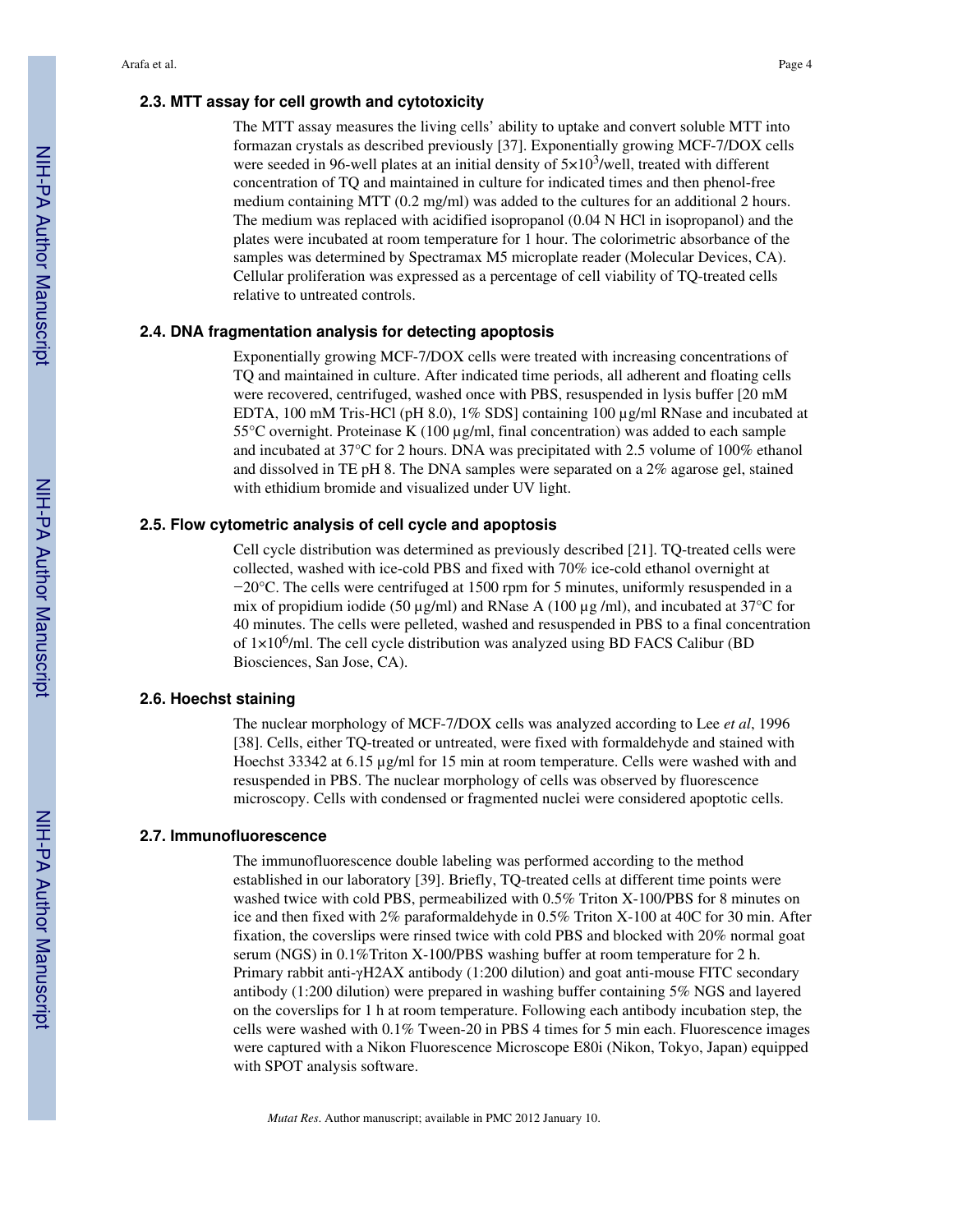## **2.8. Western blot analysis**

The MCF-7/DOX cells were grown to 50% confluency and treated with TQ for the indicated time periods. The cells were then harvested, washed with PBS and lysed by boiling for 5 minutes in lysis buffer (10% Glycerol, 2% SDS in 62 mM Tris-HCl, pH 6.8) containing a cocktail of protease inhibitors. Equal amounts of total protein, as determined by DC protein assay, were separated on an 8–16% polyacrylamide gel and electrophoretically transferred to a PVDF membrane. After blocking with 5% non-fat dry milk in TBST buffer, the PVDF membranes were incubated with a specific primary antibody at 4°C overnight, washed three times, 10 min/each time with TBST buffer, and incubated again with an appropriate HRPconjugated secondary antibody at 37°C for 1 hour. The membranes were washed with TBST buffer and examined by chemiluminescence detection.

## **2.9. Mitochondrial membrane potential**

Mitochondrial membrane potential was examined using the MitoCapture mitochondrial apoptosis detection kit, according to the manufacturer's procedure. Cells were centrifuged at 600 g for 5 min. Cell pellets were resuspended in 1 ml of diluted MitoCapture solution, incubated at 37 °C for 15–20 min and then centrifuged again for 5 min. Pellets were resuspended in 1 ml pre-warmed incubation buffer and examined immediately by fluorescence microscopy.

## **2.10. Small RNA interference (RNAi) of PTEN expression**

The SignalSilence PTEN siRNA kit was used to silence PTEN expression according to the manufacturer's protocol. Briefly, MCF-7/DOX cells were seeded in 12-well plates and grown for 24 hours to ~50% confluency. Before transfection, the medium was replaced with 500  $\mu$ l of an antibiotic-free medium. To transfect siRNA, 2  $\mu$ l of transfection reagent was added to 100 µl of serum-free medium in a sterile microfuge tube, followed by the addition of control or 3  $\mu$ l PTEN siRNA (10  $\mu$ M) to a final 50 nM concentration. This siRNAtransfection reagent mixture was incubated for 5 minutes at room temperature and then applied to cultured cells. After 48 hours of incubation, the medium was refreshed and the cells were treated with or without TQ for additional 48 hours. Finally, the cells were collected for Western blotting analysis.

## **2.11. Quantitative reverse transcription-polymerase chain reaction (RT-PCR)**

MCF-7/DOX cells were treated with 50  $\mu$ M TQ and maintained in culture for the indicated times. The cells were washed with PBS and total cellular RNA from various cell samples was isolated by using Trizol Reagent. The RT-PCR was performed by using the Invitrogen SuperScript III first strand-synthesis system as instructed by the manufacturer. Briefly, 1 µg total RNA, 2.5  $\mu$ M Oligo(dT)<sub>20</sub> and 500  $\mu$ M dNTP were incubated in a 10  $\mu$ l reaction volume at 65 °C for 5 min followed by chilling on ice for 1 min. RT buffer [5 mM MgCl<sub>2</sub>, 10 mM DTT, RNaseOUT (40 U/µl)] and SuperScript III RT (200 U/µl) were added to a final 20 µl volume for cDNA synthesis. For real-time RT-PCR, we used Power SYBR Green PCR Master Mix from Applied Biosystems (Foster City, CA) and the reactions were run on Roche Light cycler 480 (Applied Science, Indianapolis, IN). The following primers were used: GAPDH forward, 5´-GTGAAGCAGGCATC-3´; reverse, 5´- CGAAGGTGGAAGAG-3´ and PTEN forward, 5´-CTTCTCTTTTTTTTCTGTCC-3´; reverse, 5´-AAGGATGATGAGAATTT CAAGC A-3´. Real-time PCR was performed at 50 cycles (15s at 95 $\degree$ C, 56 s at 56 $\degree$ C and 45 s at 68 $\degree$ C). A melting point dissociation curve generated by the instrument was used to confirm the single product. Relative RNA levels expressed in arbitrary units were calculated using comparative method based on  $\Delta$ Ct and ΔΔCt values and normalized to GAPDH (endogenous control). All samples were run in triplicate.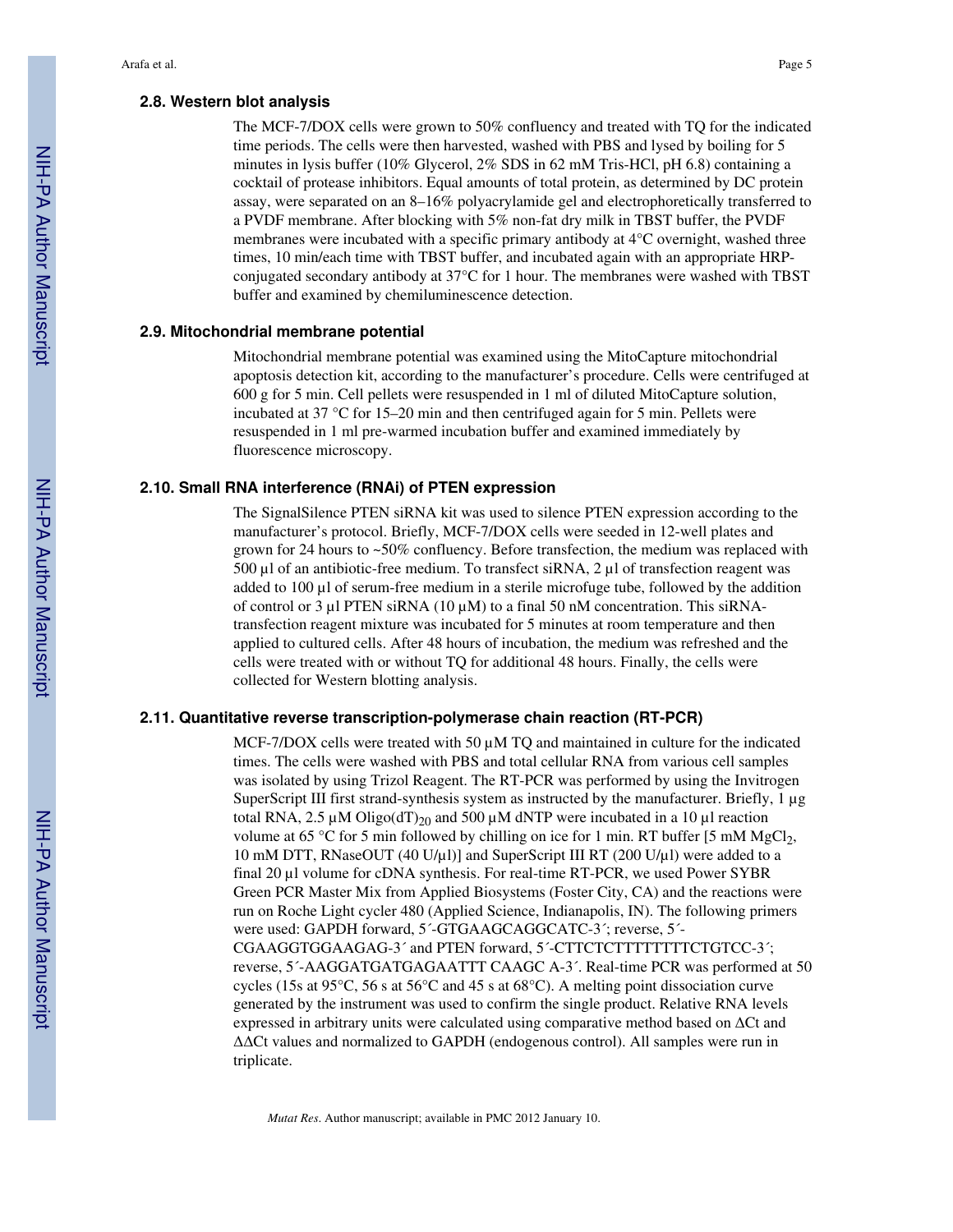## **2.12. Statistical analysis**

GraphPad InStat software, version 3.06 (GraphPad, San Diego, CA), was used to compute statistical data. Data are expressed as mean  $\pm$  SE of three to six independent experiments. Statistical comparisons were performed using unpaired Student's t-test test. The 0.05 level of probability was used as the criterion of significance.

## **3. Results**

## **3.1. TQ inhibits the proliferation of MCF-7/DOX cells**

MCF-7/DOX is a doxorubicin-resistant variant of human breast adenocarcinoma MCF-7 cell line [40,41]. We first examined the anti-proliferative effect of TQ on MCF-7/DOX cells. As measured by the MTT assay, the MCF-7/DOX cell proliferation following 12, 24 and 48 hours of exposure to 25, 50 or 100  $\mu$ M TQ showed significant growth inhibition in TQtreated cells compared to non-treated controls. The proliferation of TQ-treated cells decreased as a function of both TQ concentration and exposure time. For example, 12, 24 and 48 hours post-treatment with 100  $\mu$ M TQ, cellular proliferation was approximately 70%, 50% and 35%, respectively (Fig. 2).

## **3.2. TQ induces apoptosis in MCF-7/DOX cells**

We next examined the cellular apoptosis by agarose gel electrophoresis of DNA degraded by internucleosomal DNA fragmentation. Treatment of MCF-7/DOX cells with 50 and 100 µM TQ for 48 hours induced a dose-dependent DNA fragmentation, exhibiting a typical DNA ladder feature of apoptosis (Figure 3A). Consistent with DNA fragmentation, morphological changes e.g., fragmented nuclei and apoptotic bodies were seen when cells were stained with Hoechst dye and examined by fluorescence microscopy (Fig. 3B). TQinduced apoptosis was further confirmed by flow cytometric assay, which showed a 25.6% sub-G1 population in TQ-treated cells as compared with 1.3% in untreated controls (Fig. 3C).

## **2.13. TQ disrupts mitochondrial membrane potential and activates caspase pathway**

We further examined the changes in mitochondria membrane potential in TQ-treated MCF-7/DOX cells. The results from fluorescence microscopy showed that MCF-7/DOX cells lost their mitochondrial membrane potential following TQ treatment (Fig. 4A). In normal cells, the MitoCapture reagent accumulated and aggregated in the mitochondria, giving off a bright red fluorescence. In apoptotic cells, the MitoCapture reagent did not aggregate in the mitochondria, due to altered mitochondrial membrane potential, and thus remained in its monomeric form, generating a green fluorescence. About 25% of cells lost membrane potential, approximately the same as that of apoptotic cells examined by Hoechst staining (data not shown). These results indicate that loss of membrane potential occurs in the early stage of TQ-induced apoptosis in MCF-7/DOX cells.

## **3.4. TQ treatment modulates pro-apoptotic and anti-apoptotic proteins in MCF-7/DOX cells**

Bax/Bcl2 ratio represents a critical balance of regulatory pro-apoptotic and anti-apoptotic proteins in normal living cells. The increase in Bax/Bcl2 ratio leads to the release of Cytochrome c from the mitochondria, a decisive event in the apoptotic pathway. It is shown that TQ induces both p53-dependent and independent apoptosis by diminishing Bcl2 protein level [36,42]. We next determined whether the Bax/Bcl2 ratio changes upon the treatment of MCF-7/DOX cells with TQ. As seen in Fig. 4D, TQ treatment of MCF-7/DOX cells resulted in moderate decrease in Bcl2 and a significant increased level of Bax protein level. These results suggest that TQ induced-apoptosis is associated with a significant decrease of the Bcl2/Bax ratio in MCF-7/DOX cells.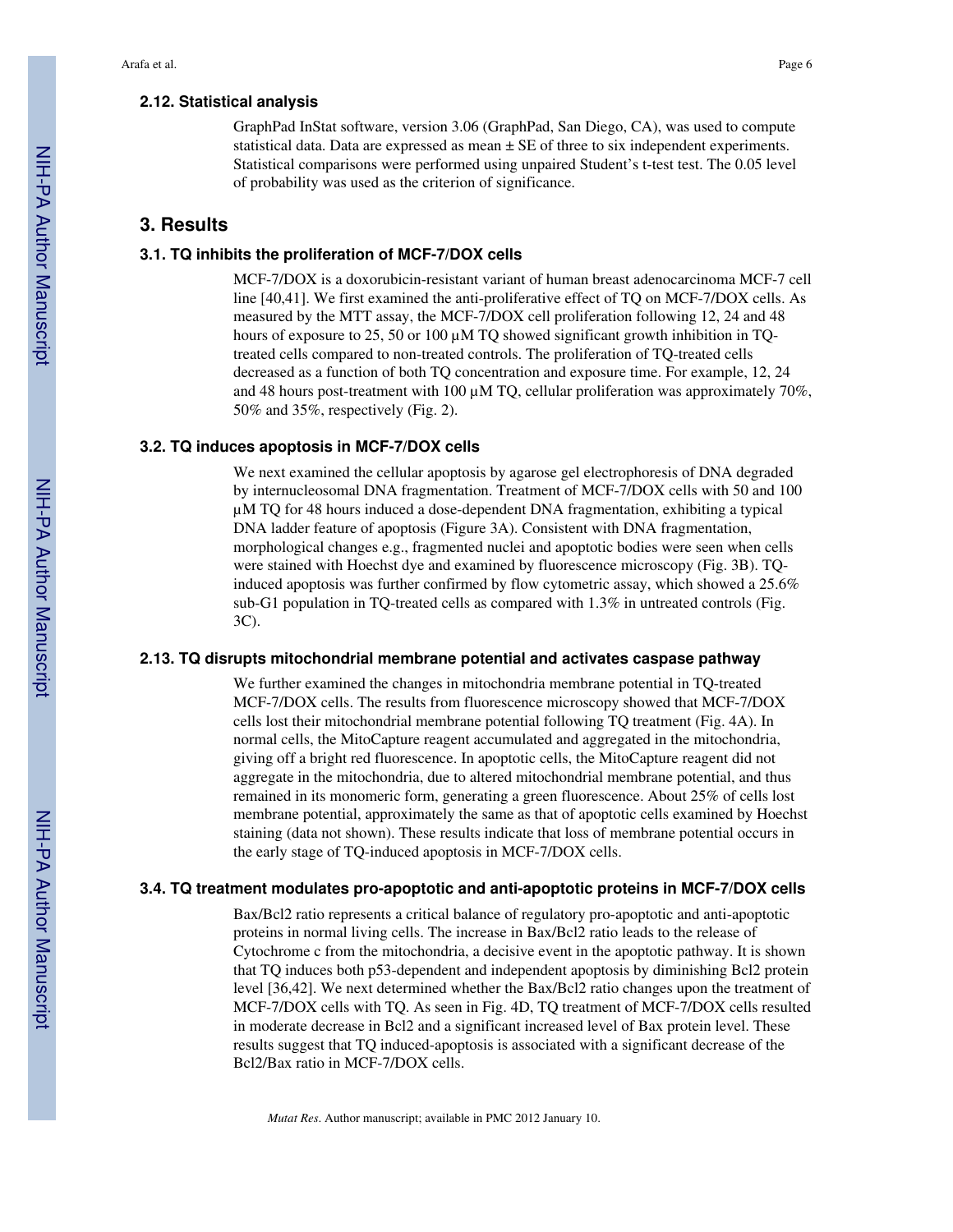## **3.5. Caspase activity is involved in TQ-induced apoptosis**

To understand activation of the caspase cascade during TQ-induced apoptosis in MCF-7/ DOX cells, we investigated various caspase-specific cleavages in TQ-treated cells. TQ treatment caused a dose–dependent proteolytic cleavage of caspases 3, 7 and 9, but not of caspase 8, as revealed by the appearance of the cleaved protein species (Fig. 4C). TQ also induced dose-dependent proteolytic cleavage of PARP, a known substrate of caspase-3. Treatment of cells with the general caspases inhibitor, z-VAD-FMK, markedly prevented proteolytic cleavage of PARP and caspases, in addition to attenuated TQ-induced DNA fragmentation (Fig. 4B). These results indicate the involvement of the caspase pathway in TQ-induced apoptosis.

## **3.6. TQ treatment arrests MCF-7/DOX Cells in G2/M phase and induces DNA damage**

To test whether the anti-proliferative effect of TQ was related to cell cycle arrest, asynchronous MCF-7/DOX cells were treated with TQ and the cycle progression was examined by the flow cytometry (Fig. 5A). In untreated control, the percentage of cells in  $G_1$ , S and  $G_2/M$  phases were found to be 67%, 17.6% and 15%, respectively. TQ treatment resulted in a pronounced G2/M arrest in a time-dependent manner. The percentage of  $G<sub>2</sub>/M$ phase cell population was found to be 32% following TQ treatment. Consistent with this observation, TQ treatment reduced the levels of Cdc25C and cyclin B1, while the p21 level was elevated at 12 hours and thereafter (Fig. 5B). To check whether TQ causes DNA damage in MCF-7/DOX cells, we performed the analysis of γH2AX activation as a sensitive indicator of direct or indirect damage induction by TQ. Cells were treated with TQ (100  $\mu$ M) for various periods or exposed to UV irradiation (50 J) to serving as a positive reference control for γH2AX activation. As compared to significant γH2AX activation by high dose UV irradiation, a modest time-dependent increase in the phosphorylation of H2AX was observed following TQ treatment (Fig. 5D). In addition, immunofluorescent analysis confirmed the results of Western Blots as γH2AX-containing nuclear foci were evident in TQ-treated MCF-7/DOX cells (Fig. 5D).

#### **3.7. PTEN and its downstream substrates are upregulated by TQ treatment**

To investigate whether regulation of PI3K/Akt survival pathway is involved in TQ-induced apoptosis, we first analyzed the cellular level of PTEN and other regulatory proteins by Western blotting. The results showed a time-dependent increase of PTEN in MCF-7/DOX cells treated with TQ, as compared with that in untreated cells (Fig. 6A). The p-Akt level decreased while p53 level increased slightly upon TQ treatment. We further probed whether TQ treatment increases PTEN at transcription level using real-time RT-PCR (Fig. 6C). TQ treatment induced an increase in PTEN mRNA by 1.8, 2.0, 3.8, 5.9 and 7.9-fold after 1, 2, 4, 8 and 24 hours, respectively. Taken together, this data suggested that regulation of PTEN/ Akt pathway is intimately associated with TQ-induced growth inhibition, apoptosis and G2/ M arrest.

#### **3.8. TQ-induced apoptosis in MCF-7/DOX cells was blocked by knocking-down PTEN**

To assess the contribution of PTEN to the anti-proliferative effect of TQ in MCF-7/DOX cells, we tested the effect of siRNA-mediated PTEN silencing on cellular apoptosis and proliferation in TQ-treated MCF-7/DOX cells. The cells were transfected with PTEN siRNA before TQ treatment and the PTEN knockdown was confirmed by Western blotting (Fig. 7A). TQ-treated cells exhibited both PARP cleavage and decreased cell survival (Figs 7A and B). However, in siRNA-treated cells, TQ-induced PARP cleavage and cell death were dramatically blocked, indicating that PTEN knockdown overrode the effect of TQ and prevented TQ-treated cells from undergoing apoptosis. We surmised that upregulation of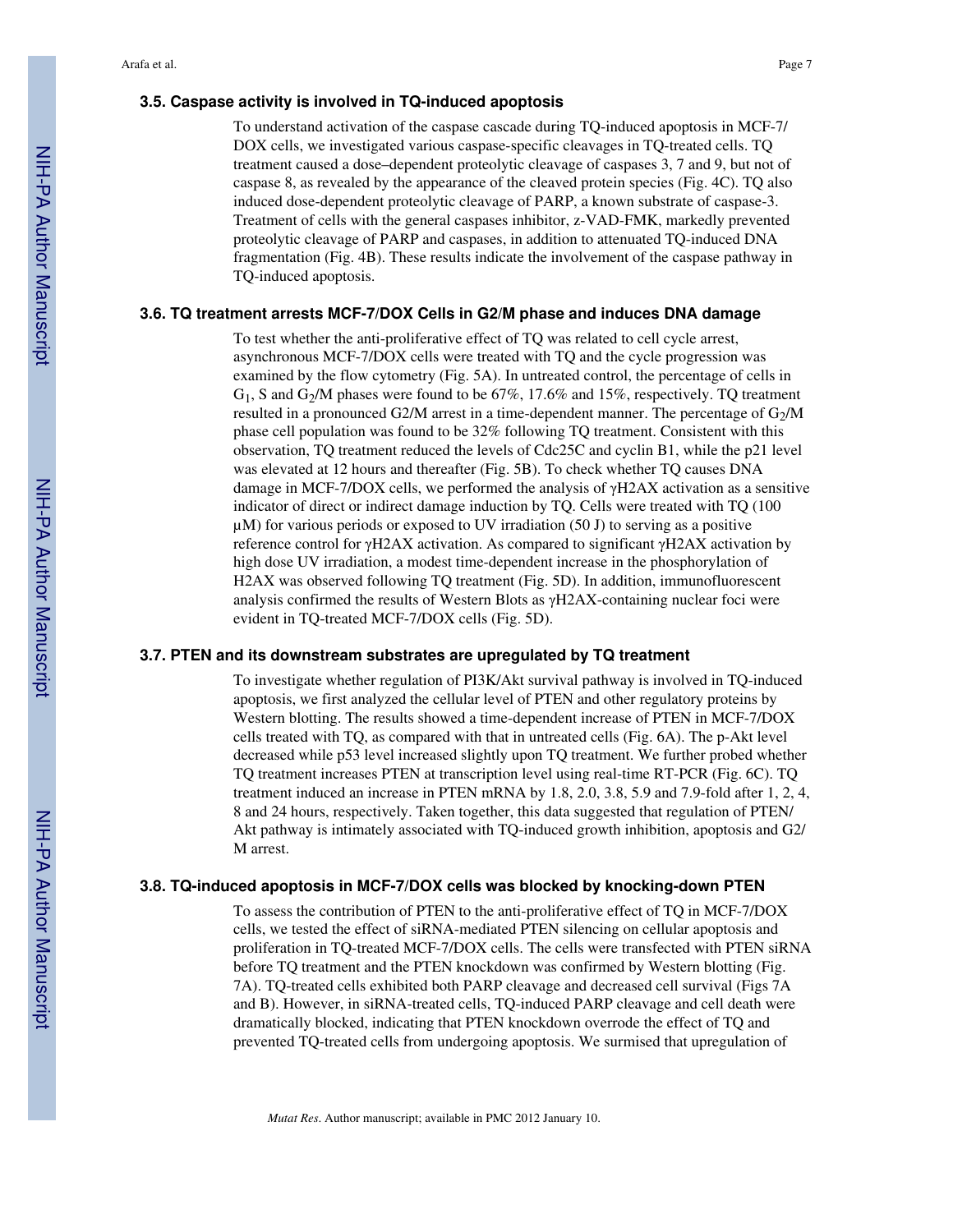PTEN by TQ eliminates survival signals mediated by p-Akt and consequently renders MCF-7/DOX cells susceptible to TQ-induced apoptosis.

## **4. Discussion**

Acquired and de novo resistance remain a major clinical challenge in cancer treatment, restricting the successful use chemotherapeutic agents. The dose escalation necessary to overcome even a small increase in cellular resistance can cause severe cytotoxicity to normal tissues. Innocuous natural compounds are being increasingly explored to achieve greater efficacy for drug-resistant cancer cells. For instance, we reported that the dietary phytochemical tangeretin downregulates PIK3/Akt pathway and sensitizes cisplatin-resistant human ovarian cancer cells to low-dose cisplatin-induced cell death [21]. In the current study, we examined the effectiveness of TQ on growth inhibition and apoptosis in doxorubicin-resistant human breast adenocarcinoma MCF-7/DOX cells. We have found that TQ treatment greatly inhibits the proliferation of MCF-7/DOX cells. Our results show that the inhibitory effect of TQ on cell proliferation is associated with DNA damage, G2/M phase arrest, inhibition of PI3K/Akt pathway, and upregulation of PTEN expression.

Multiple factors contribute to development of drug resistance of cancer cells, including reduction of intracellular drug accumulation, increase in DNA damage repair, constitutive activation of PI3K/Akt signaling, activation of the Ras and MAPK pathways, dysfunction of the tumor suppressor gene p53 [43]. In acquiring resistance to chemotherapeutic drug doxorubicin, MCF-7/DOX cells exhibit a considerable dysregulation of the miRNAome profile and epigenetic changes in DNA methylation and histone modification [40,41]. These changes confer a characteristic gene expression profile that is consistent with the cancerous phenotype of the MCF-7/DOX cells. For instance, anti-apoptotic proteins BCL6, NOTCH1 and K-RAS were upregulated, whereas PTEN, BRCA1 and RB1 were shown to be downregulated in MCF-7/DOX cells. In our study, TQ was able to upregulate and thereby restore the normal function of the very upstream factor, PTEN, in MCF-7/DOX cells. The upregulated PTEN can function towards cell cycle arrest and apoptosis through several regulatory axes of the signaling pathway. It has been shown that PTEN over-expression subdues constitutive Akt activation and sensitizes receptor mediated drug-induced apoptosis in cancer cells, and suppresses tumor formation in animal models [10,44]. PTEN also exerts positive regulation of p53 level and function [45,46]. For instance, PTEN has been shown to inhibit PI3K/Akt signaling that promotes the nuclear translocation of MDM2, the major regulator of p53. The ability of PTEN to restrain MDM2 in the cytoplasm gives rise to the cellular contents and transactivation of the p53, promoting p21 induction and cell cycle arrest. Consistent with these observations, we observed a decrease in p-Akt but an increase in p53 and p21 level in TQ-treated MCF-7/DOX cells (Figs. 5 and 6). Additionally, we observed a G2/M arrest in TQ-treated cells. Perhaps, such an effect is due to DNA damaging effect of TQ, as it might be metabolized to reactive species and increase oxidative stress [47]. Our observation that TQ induced DNA damage (Fig. 5C&D) came in accordance with Roepke *et al.*, 2007 and Gurung *et al.*, 2010 who reported TQ-induced damage in Osteosarcoma cell and in glioblastoma cells, respectively [28,48]. It is worthy to note that DNA damage causes a decrease in Cyclin B1 expression, and such a repression is considered as one of the mechanisms by which the p53 inhibits G2/M transition [49]. Accordingly, we have shown in Fig. 5B that TQ caused Cyclin B1 repression.

Generally, two pathways are involved in apoptosis: the extrinsic pathway, activated by cell surface death receptors, and the intrinsic or mitochondrial pathway, which is usually activated by DNA damage and is controlled by the tumor suppressor gene p53 [50]. In our study, TQ-induced apoptosis was completely abolished by the general caspase inhibitor, z-VAD-FMK, indicating that the apoptosis in MCF-7/DOX cells is mediated through a

*Mutat Res*. Author manuscript; available in PMC 2012 January 10.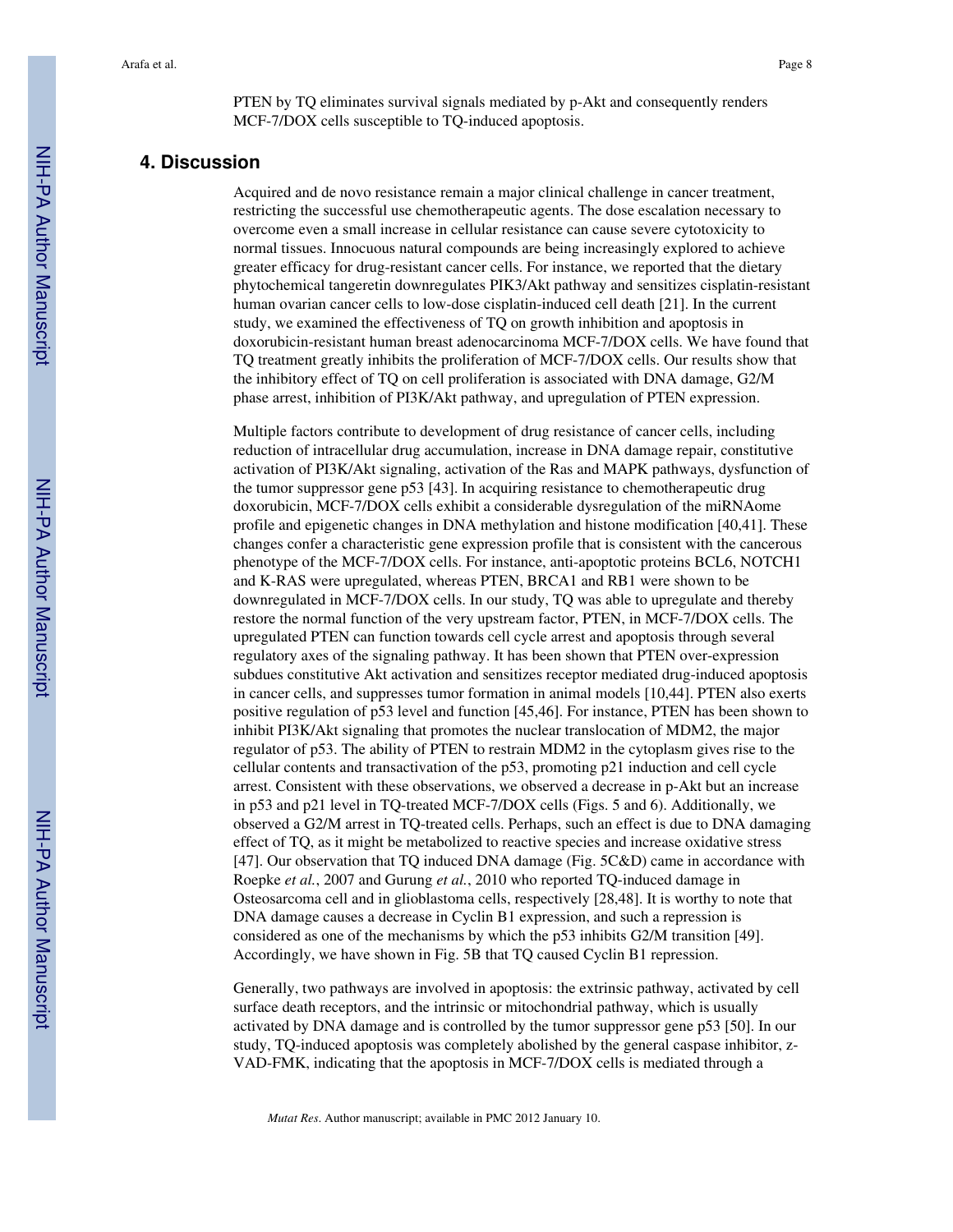caspase-dependent mechanism. Furthermore, the caspase-3, -7, -9, but not caspase-8, were activated upon TQ treatment, and, PARP was cleaved in a TQ dose-dependent manner. Therefore, TQ-induced apoptosis in MCF-7/DOX cells occurs through the intrinsic pathway, possibly triggered by DNA damage caused by TQ induced reactive species and oxidative stress. To support this view, TQ was shown to disrupt mitochondrial membrane potential in MCF-7/DOX cells and change the Bax/Bcl2 ratio by increasing Bax while decreasing Bcl2 expression. It has been known that the Bax/Bcl2 ratio plays an important role in the release of Cytochrome c from mitochondria, which is critical event in caspase inactivation. It was also reported that TQ-treatment abolishes Bcl2 in a p53-dependent manner [42]. In our experiments, both p53 and its downstream target p21 were increased by TQ treatment. We surmise that TQ-induced apoptosis is also regulated by p53 in MCF-7/DOX cells.

Our results showed for the first time that TQ induces apoptosis in doxorubicin-resistant breast cancer cells through up-regulation of PTEN at transcription level. The up-regulated PTEN, in turn, inhibited the PI3K/Akt pathway and induced p53 and p21 protein expression, thereby inducing G2/M cell cycle arrest and apoptosis. How TQ exerts its regulatory effects on PTEN transcription, however, remains largely to be established. A recent study revealed that dietary phytochemicals were able to inhibit the activity of DNA methyltransferase(s) and reactivate epigenetically silenced genes [51]. It would be interesting to learn whether TQ treatment affects cellular gene expression profile by resetting DNA methylation and histone modifications, which could be altered during the development of drug resistance. In time, answers to these questions could open promising new avenues, *via* modulation of epigenetic traits of cancer cells, as potential chemotherapy or chemoprevention targets.

## **Acknowledgments**

We thank Dr. S A Salama (University of Texas medical branch, Galveston, TX) for providing doxorubicin-resistant breast cancer cell line. This work is supported by Public Health Service NIH Grants ES2388, ES12991 and CA93413 to AAW.

## **References**

- 1. Hsu YL, Uen YH, Chen Y, Liang HL, Kuo PL. Tricetin, a dietary flavonoid, inhibits proliferation of human breast adenocarcinoma mcf-7 cells by blocking cell cycle progression and inducing apoptosis, J. Agric. Food Chem 2009;57:8688–8695.
- 2. Mellor HR, Callaghan R. Resistance to chemotherapy in cancer: a complex and integrated cellular response. Pharmacology 2008;81:275–300. [PubMed: 18259091]
- 3. Come SE, Buzdar AU, Ingle JN, Johnston SR, Brodie AM, Coombes RC, Miller WR, Pritchard KI, Winer EP, Zujewski JA, Goss PE. Endocrine and targeted manipulation of breast cancer: summary statement for the Sixth Cambridge Conference. Cancer 2008;112:673–678. [PubMed: 18072254]
- 4. Rusetskaya NV, Lukyanova NY, Chekhun VF. Molecular profile and cell cycle in MCF-7 and MCF-7/Dox cells exposed to conventional and liposomal forms of doxorubicin. Exp. Oncol 2009;31:140–143. [PubMed: 19783968]
- 5. Coley HM. Mechanisms and strategies to overcome chemotherapy resistance in metastatic breast cancer. Cancer Treat. Rev 2008;34:378–390. [PubMed: 18367336]
- 6. Franke TF, Hornik CP, Segev L, Shostak GA, Sugimoto C. PI3K/Akt and apoptosis: size matters. Oncogene 2003;22:8983–8998. [PubMed: 14663477]
- 7. Franke TF, Yang SI, Chan TO, Datta K, Kazlauskas A, Morrison DK, Kaplan DR, Tsichlis PN. The protein kinase encoded by the Akt proto-oncogene is a target of the PDGF-activated phosphatidylinositol 3-kinase. Cell 1995;81:727–736. [PubMed: 7774014]
- 8. Franke TF, Cantley LC. Apoptosis. A Bad kinase makes good. Nature 1997;390:116–117. [PubMed: 9367147]
- 9. Pap M, Cooper GM. Role of glycogen synthase kinase-3 in the phosphatidylinositol 3-Kinase/Akt cell survival pathway. J. Biol. Chem 1998;273:19929–19932. [PubMed: 9685326]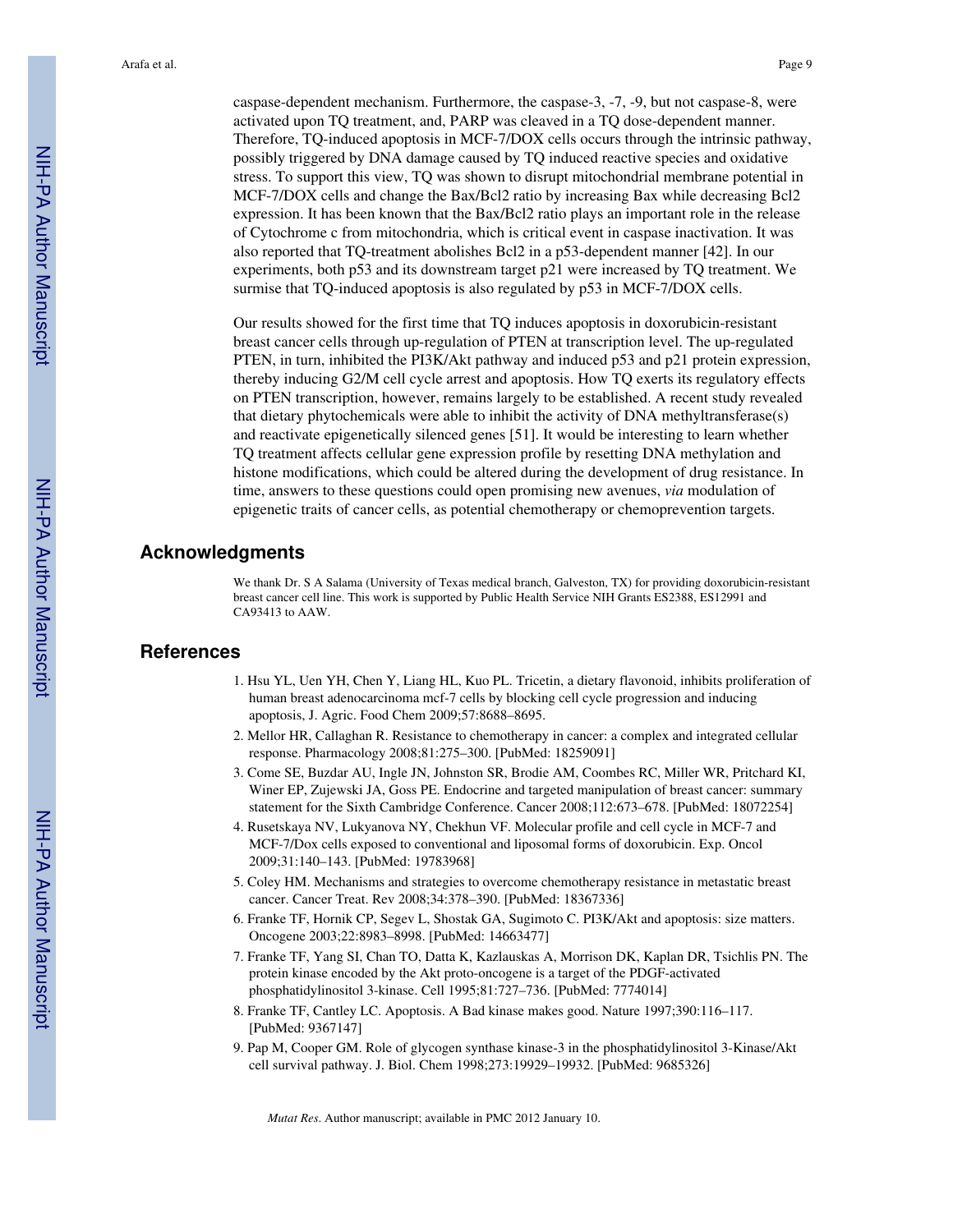- 10. Cantley LC, Neel BG. New insights into tumor suppression: PTEN suppresses tumor formation by restraining the phosphoinositide 3-kinase/AKT pathway. Proc. Natl. Acad. Sci. U. S. A 1999;96:4240–4245. [PubMed: 10200246]
- 11. Ren Y, Wu J. Simultaneous suppression of Erk and Akt/PKB activation by a Gab1 pleckstrin homology (PH) domain decoy. Anticancer Res 2003;23:3231–3236. [PubMed: 12926057]
- 12. Hlobilkova A, Knillova J, Svachova M, Skypalova P, Krystof V, Kolar Z. Tumour suppressor PTEN regulates cell cycle and protein kinase B/Akt pathway in breast cancer cells. Anticancer Res 2006;26:1015–1022. [PubMed: 16619501]
- 13. Kurose K, Zhou XP, Araki T, Cannistra SA, Maher ER, Eng C. Frequent loss of PTEN expression is linked to elevated phosphorylated Akt levels, but not associated with p27 and cyclin D1 expression, in primary epithelial ovarian carcinomas. Am. J. Pathol 2001;158:2097–2106. [PubMed: 11395387]
- 14. Chung JH, Eng C. Nuclear-cytoplasmic partitioning of phosphatase and tensin homologue deleted on chromosome 10 (PTEN) differentially regulates the cell cycle and apoptosis. Cancer Res 2005;65:8096–8100. [PubMed: 16166282]
- 15. Parsons R. Human cancer, PTEN and the PI-3 kinase pathway. Semin. Cell Dev. Biol 2004;15:171–176. [PubMed: 15209376]
- 16. Freeman DJ, Li AG, Wei G, Li HH, Kertesz N, Lesche R, Whale AD, Martinez-Diaz H, Rozengurt N, Cardiff RD, Liu X, Wu H. PTEN tumor suppressor regulates p53 protein levels and activity through phosphatase-dependent and -independent mechanisms. Cancer Cell 2003;3:117–130. [PubMed: 12620407]
- 17. Tang Y, Eng C. PTEN autoregulates its expression by stabilization of p53 in a phosphataseindependent manner. Cancer Res 2006;66:736–742. [PubMed: 16424003]
- 18. Workman P, Clarke PA, Raynaud FI, van Montfort RL. Drugging the PI3 kinome: from chemical tools to drugs in the clinic. Cancer Res 2010;70:2146–2157. [PubMed: 20179189]
- 19. Sarkar FH, Adsule S, Padhye S, Kulkarni S, Li Y. The role of genistein and synthetic derivatives of isoflavone in cancer prevention and therapy. Mini. Rev. Med. Chem 2006;6:401–407. [PubMed: 16613577]
- 20. Li Y, Ahmed F, Ali S, Philip PA, Kucuk O, Sarkar FH. Inactivation of nuclear factor kappaB by soy isoflavone genistein contributes to increased apoptosis induced by chemotherapeutic agents in human cancer cells. Cancer Res 2005;65:6934–6942. [PubMed: 16061678]
- 21. Arafa ES, Zhu Q, Barakat BM, Wani G, Zhao Q, El-Mahdy MA, Wani AA. Tangeretin Sensitizes Cisplatin-Resistant Human Ovarian Cancer Cells through Downregulation of Phosphoinositide 3- Kinase/Akt Signaling Pathway. Cancer Res. 2009
- 22. Ali BH, Blunden G. Pharmacological and toxicological properties of Nigella sativa. Phytother. Res 2003;17:299–305. [PubMed: 12722128]
- 23. Gali-Muhtasib HU, bou Kheir WG, Kheir LA, Darwiche N, Crooks PA. Molecular pathway for thymoquinone-induced cell-cycle arrest and apoptosis in neoplastic keratinocytes. Anticancer Drugs 2004;15:389–399. [PubMed: 15057144]
- 24. Al-Jenoobi FI, Al-Thukair AA, Abbas FA, Ansari MJ, Alkharfy KM, Al-Mohizea AM, Al-Suwayeh SA, Jamil S. Effect of black seed on dextromethorphan O- and N-demethylation in human liver microsomes and healthy human subjects. Drug Metab Lett 2010;4:51–55. [PubMed: 20201775]
- 25. Dehkordi FR, Kamkhah AF. Antihypertensive effect of Nigella sativa seed extract in patients with mild hypertension. Fundam. Clin. Pharmacol 2008;22:447–452. [PubMed: 18705755]
- 26. Shoieb AM, Elgayyar M, Dudrick PS, Bell JL, Tithof PK. In vitro inhibition of growth and induction of apoptosis in cancer cell lines by thymoquinone. Int. J. Oncol 2003;22:107–113. [PubMed: 12469192]
- 27. Effenberger K, Breyer S, Schobert R. Terpene conjugates of the Nigella sativa seed-oil constituent thymoquinone with enhanced efficacy in cancer cells. Chem. Biodivers 2010;7:129–139. [PubMed: 20087986]
- 28. Gurung RL, Lim SN, Khaw AK, Soon JF, Shenoy K, Mohamed AS, Jayapal M, Sethu S, Baskar R, Hande MP. Thymoquinone induces telomere shortening, DNA damage and apoptosis in human glioblastoma cells. PLoS. One 2010;5:e12124. [PubMed: 20711342]

*Mutat Res*. Author manuscript; available in PMC 2012 January 10.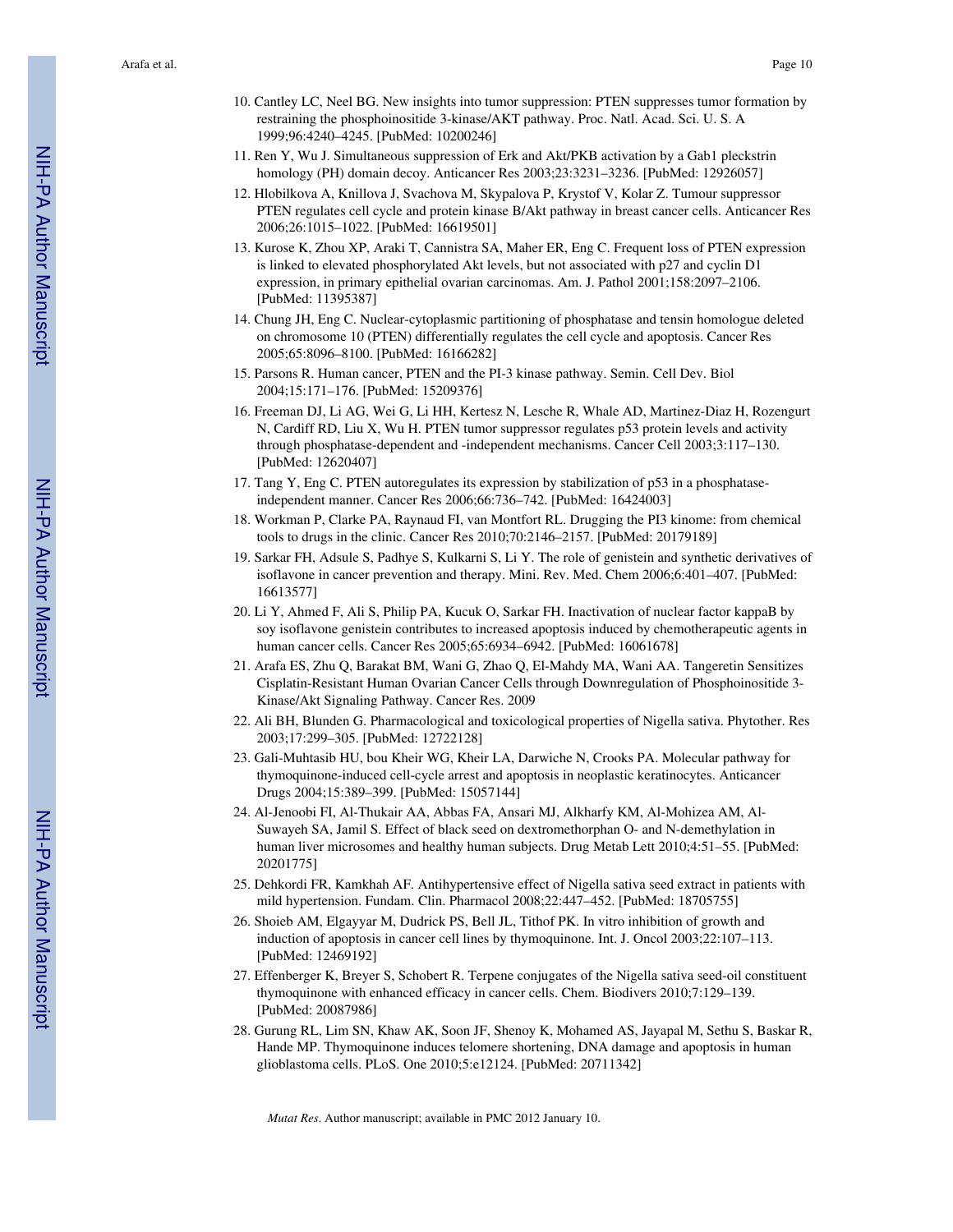- 29. Trang NT, Wanner MJ, Phuong V l, Koomen GJ, Dung NX. Thymoquinone from Eupatorium ayapana. Planta Med 1993;59:99. [PubMed: 17230346]
- 30. Hosseinzadeh H, Parvardeh S. Anticonvulsant effects of thymoquinone, the major constituent of Nigella sativa seeds, in mice. Phytomedicine 2004;11:56–64. [PubMed: 14971722]
- 31. Gali-Muhtasib H, Roessner A, Schneider-Stock R. Thymoquinone: a promising anti-cancer drug from natural sources. Int. J. Biochem. Cell Biol 2006;38:1249–1253. [PubMed: 16314136]
- 32. Ravindran J, Nair HB, Sung B, Prasad S, Tekmal RR, Aggarwal BB. Thymoquinone poly (lactidecoglycolide) nanoparticles exhibit enhanced anti-proliferative, anti-inflammatory, and chemosensitization potential. Biochem. Pharmacol 2010;79:1640–1647. [PubMed: 20105430]
- 33. Effenberger-Neidnicht K, Schobert R. Combinatorial effects of thymoquinone on the anti-cancer activity of doxorubicin. Cancer Chemother. Pharmacol. 2010
- 34. Sethi G, Ahn KS, Aggarwal BB. Targeting nuclear factor-kappa B activation pathway by thymoquinone: role in suppression of antiapoptotic gene products and enhancement of apoptosis. Mol Cancer Res 2008;6:1059–1070. [PubMed: 18567808]
- 35. Yi T, Cho SG, Yi Z, Pang X, Rodriguez M, Wang Y, Sethi G, Aggarwal BB, Liu M. Thymoquinone inhibits tumor angiogenesis and tumor growth through suppressing AKT and extracellular signal-regulated kinase signaling pathways. Mol Cancer Ther 2008;7:1789–1796. [PubMed: 18644991]
- 36. El-Mahdy MA, Zhu Q, Wang QE, Wani G, Wani AA. Thymoquinone induces apoptosis through activation of caspase-8 and mitochondrial events in p53-null myeloblastic leukemia HL-60 cells. Int. J. Cancer 2005;117:409–417. [PubMed: 15906362]
- 37. Scudiero DA, Shoemaker RH, Paull KD, Monks A, Tierney S, Nofziger TH, Currens MJ, Seniff D, Boyd MR. Evaluation of a soluble tetrazolium/formazan assay for cell growth and drug sensitivity in culture using human and other tumor cell lines. Cancer Res 1988;48:4827–4833. [PubMed: 3409223]
- 38. Lee E, Miyaguchi F, Inoue M, Kariya K, Sasaki H. A novel DNA cleaving agent, 2,2'-bis(2 aminoethyl)-4,4'-bithiazole, induces thymocyte apoptosis. Biochem. Mol. Biol. Int 1996;40:151– 157. [PubMed: 8886281]
- 39. El-Mahdy MA, Zhu Q, Wang QE, Wani G, Praetorius-Ibba M, Wani AA. Cullin 4A-mediated proteolysis of DDB2 protein at DNA damage sites regulates in vivo lesion recognition by XPC. J. Biol. Chem 2006;281:13404–13411. [PubMed: 16527807]
- 40. Chekhun VF, Lukyanova NY, Kovalchuk O, Tryndyak VP, Pogribny IP. Epigenetic profiling of multidrug-resistant human MCF-7 breast adenocarcinoma cells reveals novel hyper- and hypomethylated targets. Mol. Cancer Ther 2007;6:1089–1098. [PubMed: 17363502]
- 41. Kovalchuk O, Filkowski J, Meservy J, Ilnytskyy Y, Tryndyak VP, Chekhun VF, Pogribny IP. Involvement of microRNA-451 in resistance of the MCF-7 breast cancer cells to chemotherapeutic drug doxorubicin. Mol. Cancer Ther 2008;7:2152–2159. [PubMed: 18645025]
- 42. Gali-Muhtasib H, ab-Assaf M, Boltze C, Al-Hmaira J, Hartig R, Roessner A, Schneider-Stock R. Thymoquinone extracted from black seed triggers apoptotic cell death in human colorectal cancer cells via a p53-dependent mechanism. Int. J. Oncol 2004;25:857–866. [PubMed: 15375533]
- 43. Siddik ZH. Cisplatin: mode of cytotoxic action and molecular basis of resistance. Oncogene 2003;22:7265–7279. [PubMed: 14576837]
- 44. Yuan XJ, Whang YE. PTEN sensitizes prostate cancer cells to death receptor-mediated and druginduced apoptosis through a FADD-dependent pathway. Oncogene 2002;21:319–327. [PubMed: 11803475]
- 45. Mayo LD, Dixon JE, Durden DL, Tonks NK, Donner DB. PTEN protects p53 from Mdm2 and sensitizes cancer cells to chemotherapy. J. Biol. Chem 2002;277:5484–5489. [PubMed: 11729185]
- 46. Zhou M, Gu L, Findley HW, Jiang R, Woods WG. PTEN reverses MDM2-mediated chemotherapy resistance by interacting with p53 in acute lymphoblastic leukemia cells. Cancer Res 2003;63:6357–6362. [PubMed: 14559824]
- 47. Khader M, Bresgen N, Eckl PM. In vitro toxicological properties of thymoquinone. Food Chem. Toxicol 2009;47:129–133. [PubMed: 19010375]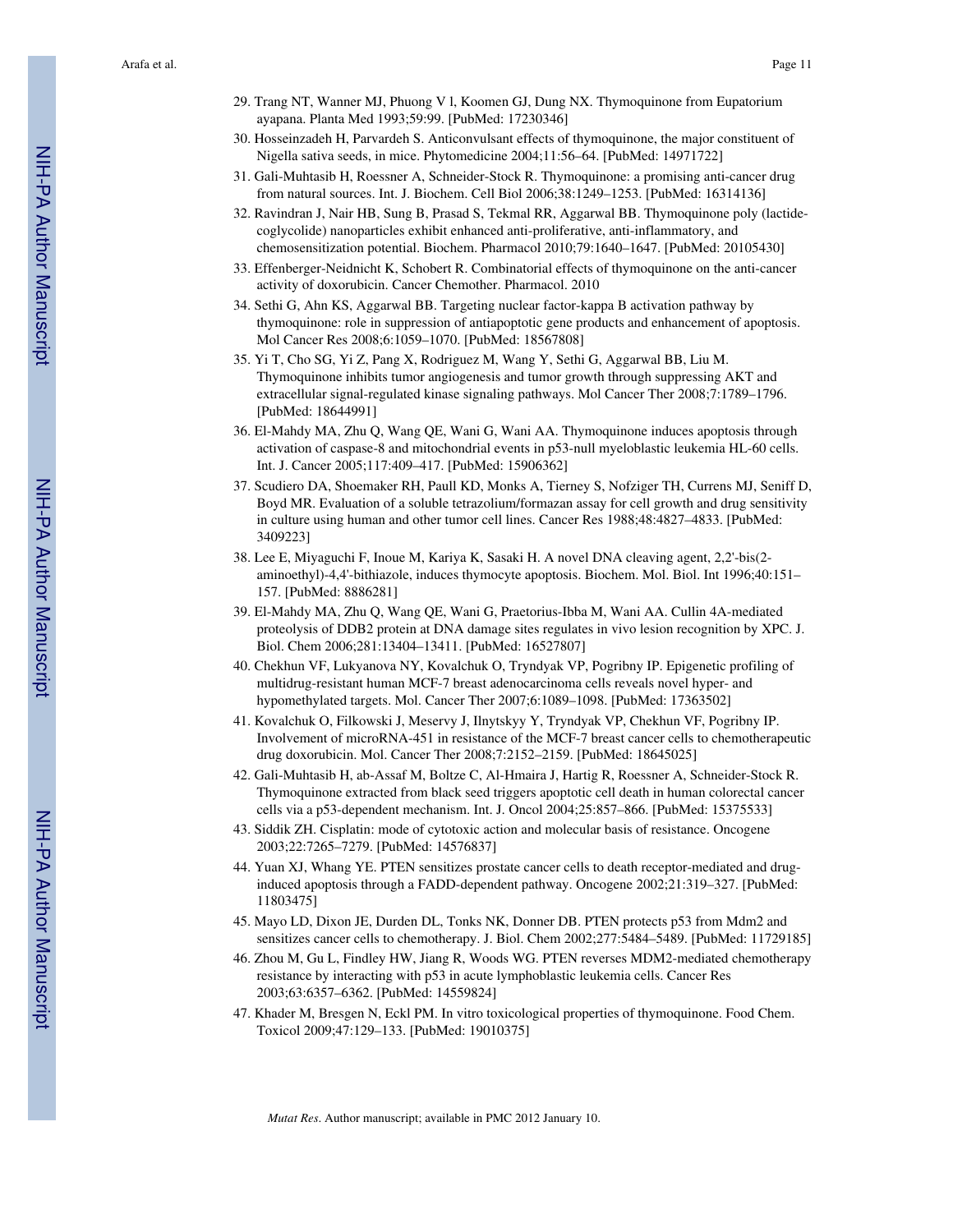- 48. Roepke M, Diestel A, Bajbouj K, Walluscheck D, Schonfeld P, Roessner A, Schneider-Stock R, Gali-Muhtasib H. Lack of p53 augments thymoquinone-induced apoptosis and caspase activation in human osteosarcoma cells. Cancer Biol. Ther 2007;6:160–169. [PubMed: 17218778]
- 49. Porter LA, Cukier IH, Lee JM. Nuclear localization of cyclin B1 regulates DNA damage-induced apoptosis. Blood 2003;101:1928–1933. [PubMed: 12424202]
- 50. Nicholson DW. From bench to clinic with apoptosis-based therapeutic agents. Nature 2000;407:810–816. [PubMed: 11048733]
- 51. Paluszczak J, Krajka-Kuzniak V, Baer-Dubowska W. The effect of dietary polyphenols on the epigenetic regulation of gene expression in MCF7 breast cancer cells. Toxicol. Lett 2010;192:119– 125. [PubMed: 19840838]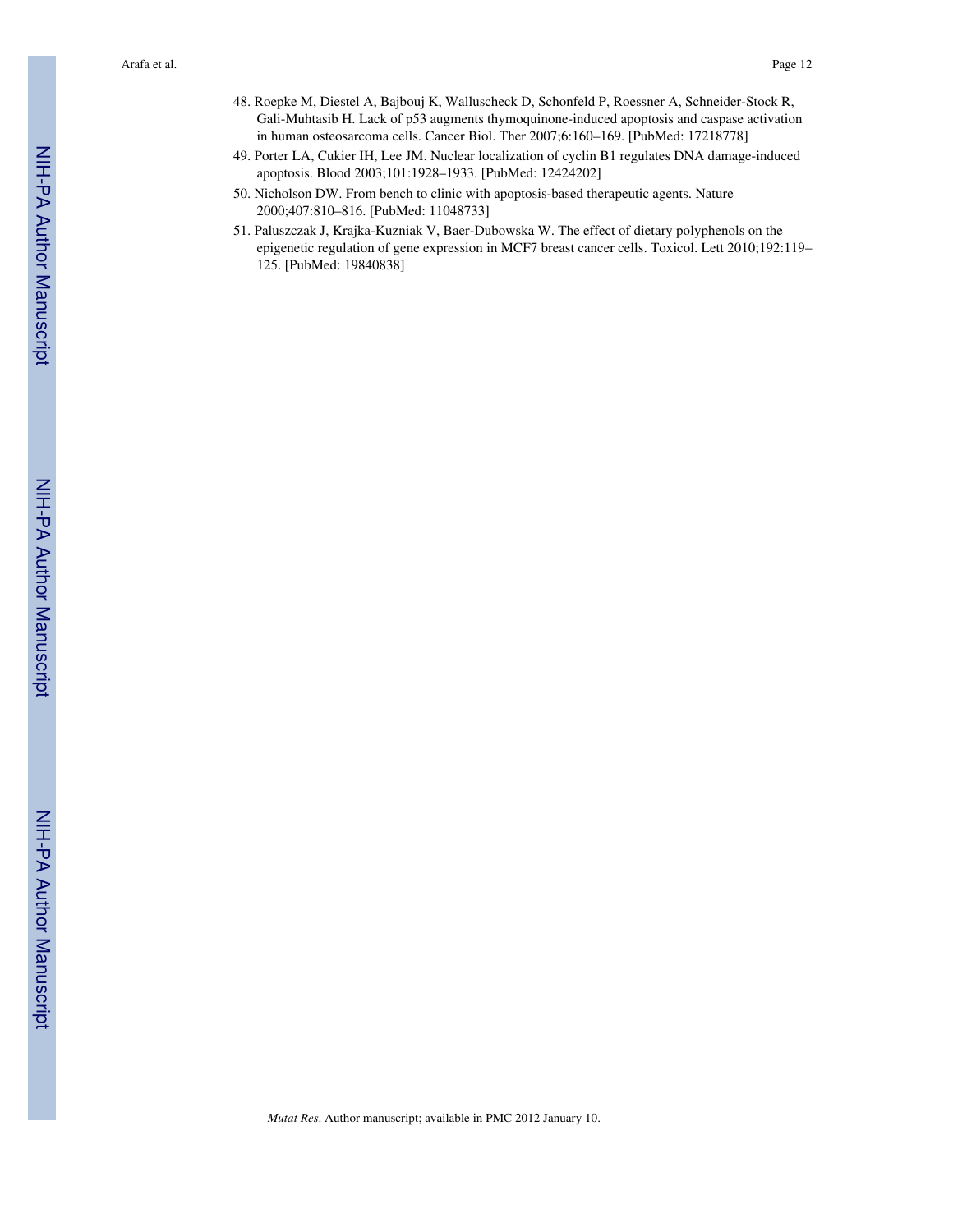

**Fig. 1. Structure of TQ (2-isopropyl-5-methyl-1,4 benzoquinone)**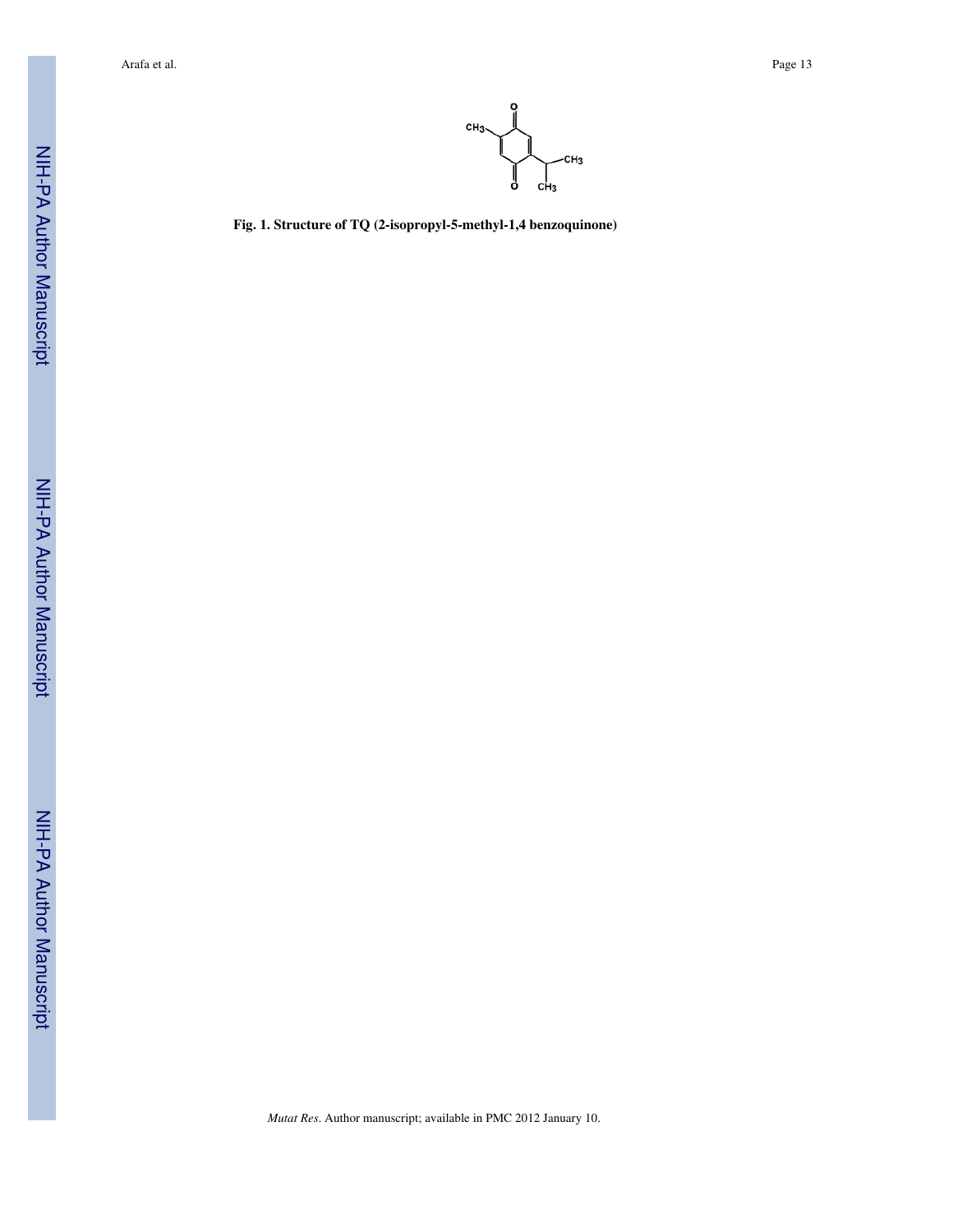

## **Fig. 2. Anti-proliferative effect of TQ on MCF-7/DOX cells**

Exponentially growing MCF-7/Dox cells were seeded in 96-well plates. The cells were treated with indicated concentrations of TQ, maintained in culture for 12, 24 or 48 hours and incubated in medium containing MTT for additional 2 hours. Cell growth was determined by MTT assay, assessing the ability of cells to convert the soluble MTT into an insoluble formazan precipitates in cells. Values represent mean ±SE of n=3. \*: Denotes significance at *p*<0.05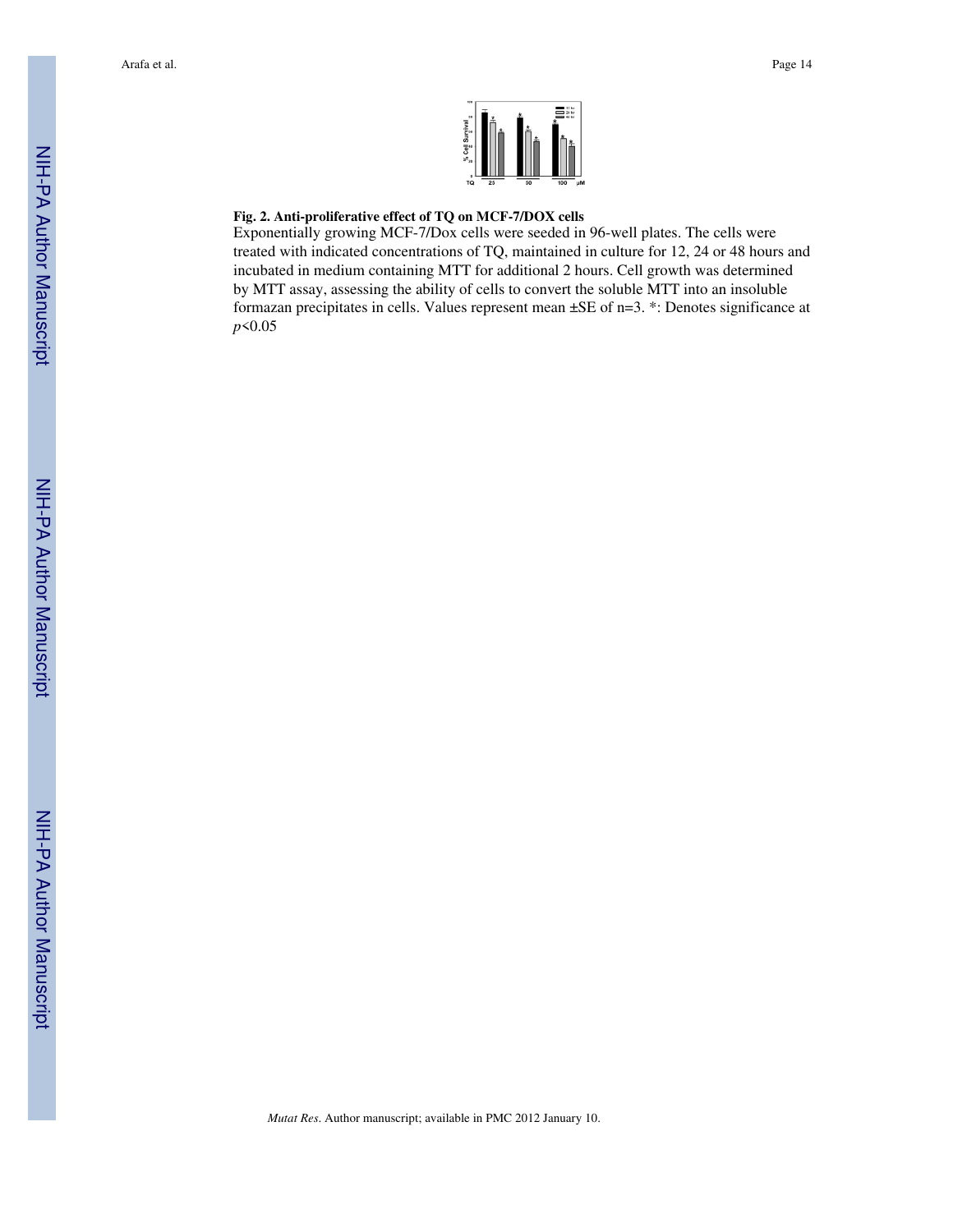

**Fig. 3. TQ induces apoptosis in MCF-7/DOX cells** (A) Gel analysis of DNA fragmentation patterns of TQ-treated or untreated cells. (B) Morphologic examination of TQ-treated and untreated cells by Hoechst 33342 staining. (C) Flow cytometric analysis of cell populations at sub-G0/G1 (sub-G1) phase.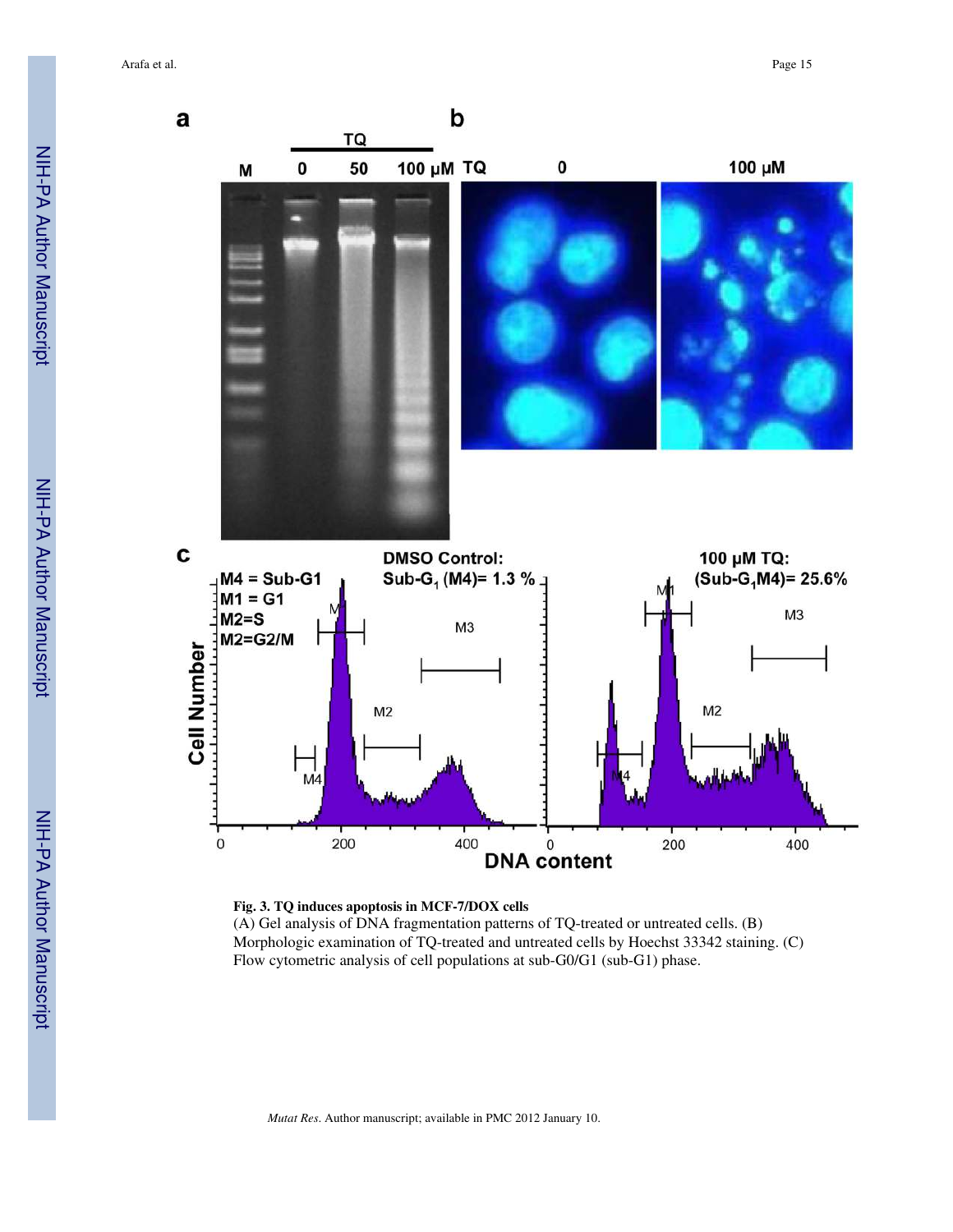

**Fig. 4. TQ alters mitochondrial membrane potential and activates caspase pathway**

(A) MCF-7/DOX cells were incubated with  $100 \mu$ M TQ for 48 hours and incubated with MitoCapture reagent at 37°C. In healthy cells, MitoCapture accumulates and aggregates in mitochondria, giving off a bright red fluorescence; in apoptotic cells, MitoCapture does not aggregate in mitochondria and thus remains in its monomeric form, generating green fluorescence. (B) MCF-7/Dox cells were pre-treated with Z-VAD-FMK and then incubated with  $100 \mu$ M TQ for the indicated time points. DNA fragmentation was analyzed using agarose gel electrophoresis. (C) MCF-7/Dox cells were treated with or without general caspase inhibitor z-VAD-FMK for 1 hour and then incubated with  $100 \mu$ M TQ for 24 or 48 hours. PARP, Caspase-3, -7, -8 and 9 were examined by Western blot analysis. (D) Cells were treated with 100 µM TQ for 24 or 48 hours. Cellular Bax and Bcl2 were analyzed by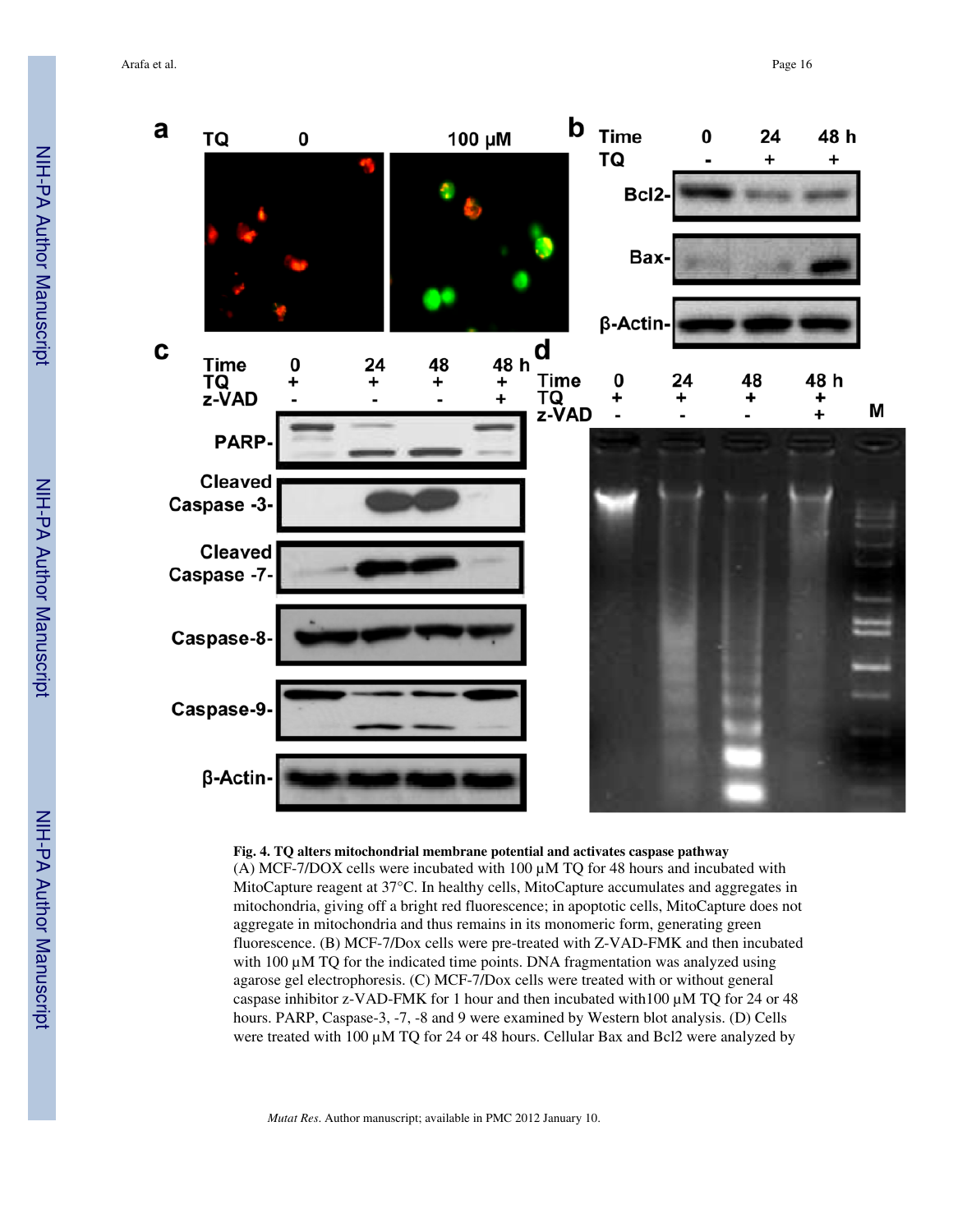Western blotting and the Bcl2/Bax ratio was calculated. Values represent mean  $\pm$ SE of n=3. \*: Denotes significance at *p*<0.05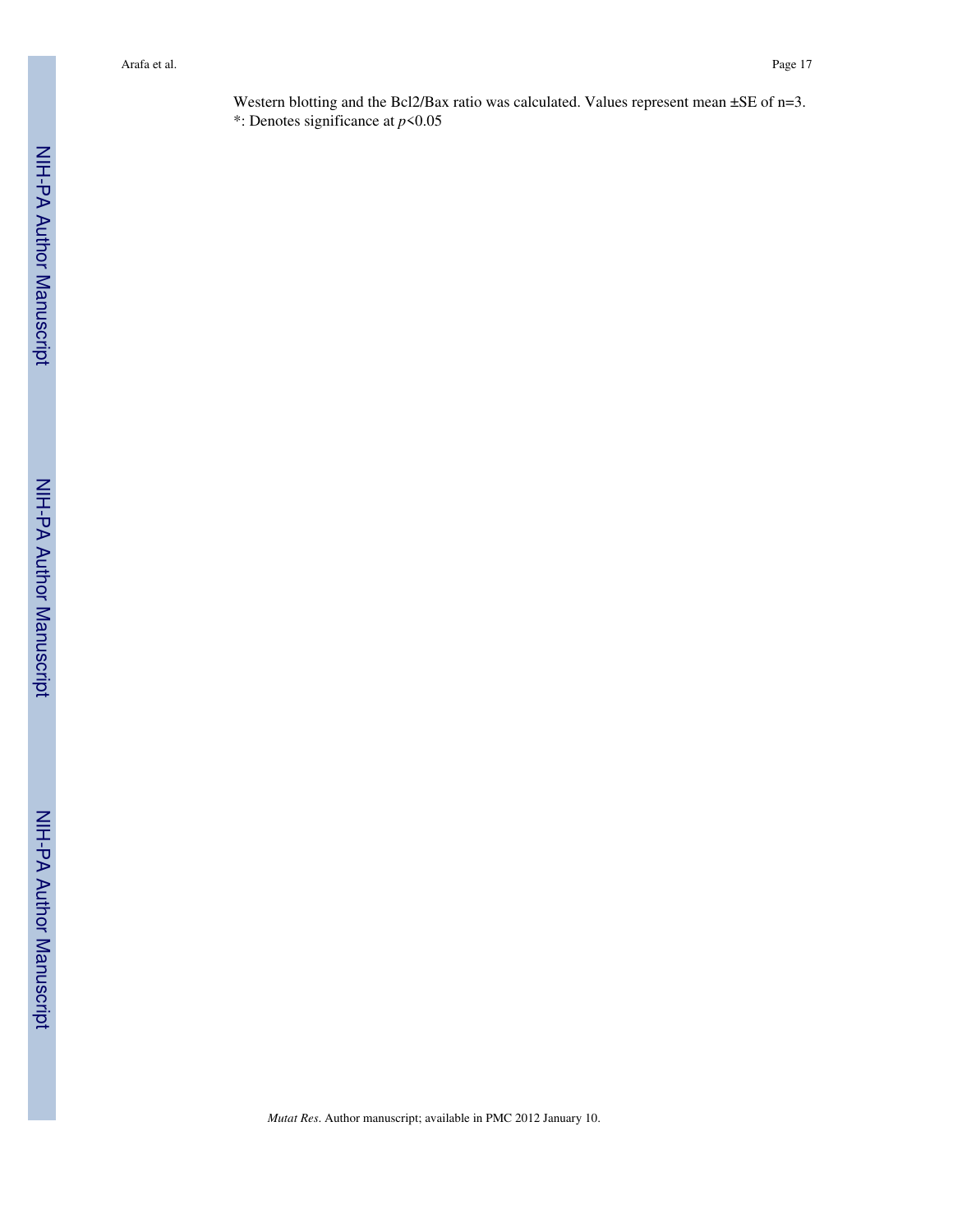

## **Fig. 5. TQ induces DNA damage and G2/M arrest in MCF-7/DOX cells**

Cells were treated with TQ or its vehicle for 24 hours. (A) Cell cycle distribution was analyzed using flow cytometry; (B) cellular levels of Cyclin B1, Cdc25C and p21 were determined by Western blot analysis. (C) γH2AX foci formation in TQ-treated cells compared to control untreated cells. Slides were immuno-stained with γH2AX antibody and nuclei were counter stained with DAPI (blue fluorescence) and examined by fluorescence microscopy. (D) γH2AX level was determined using Western blot analysis.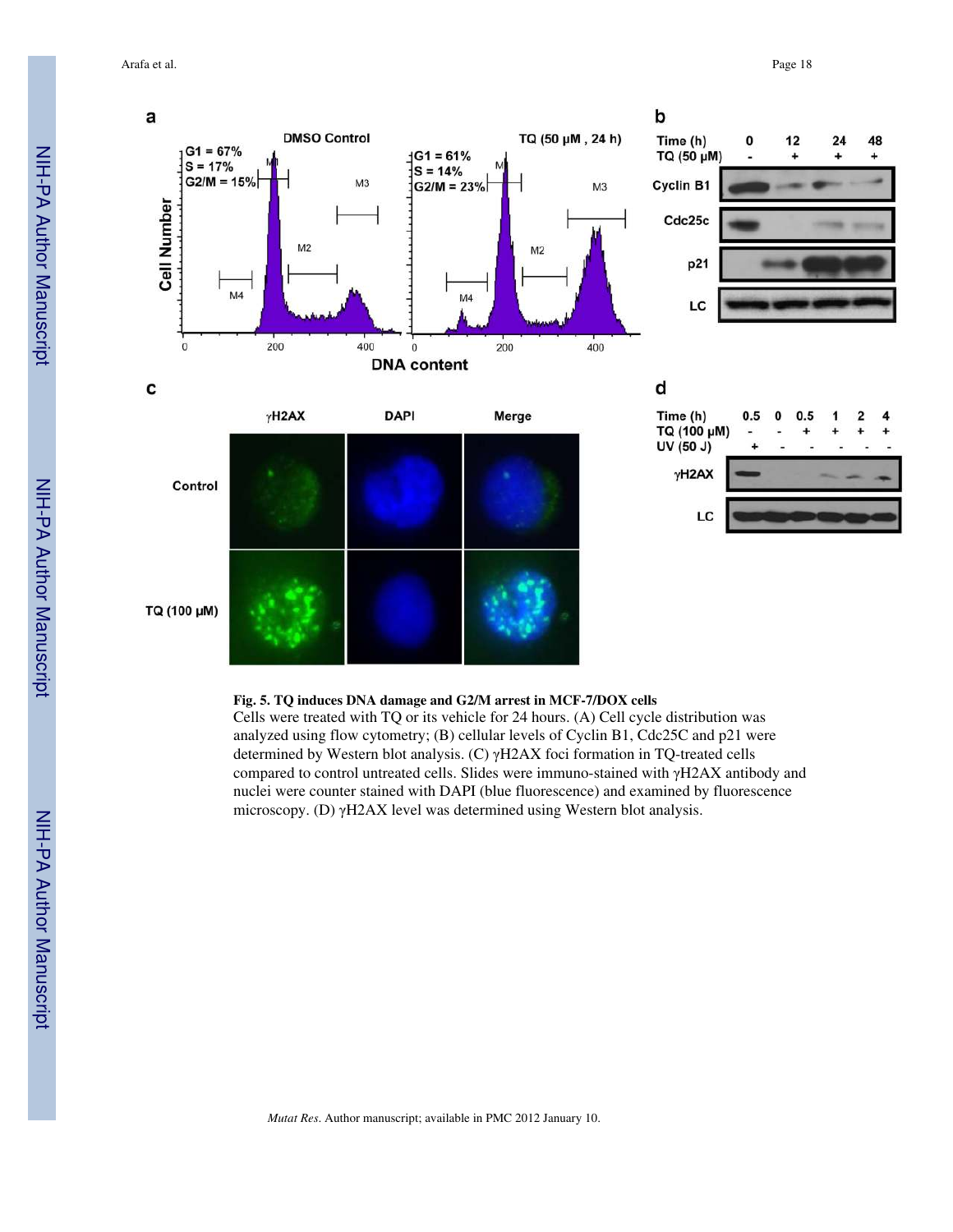

## **Fig. 6. TQ up-regulates PTEN in MCF-7/DOX cells**

Cells were treated with 50  $\mu$ M TQ or its vehicle for different time periods. (A) PTEN protein expression was determined by Western blot analysis. (B) Western blot analysis of the downstream targets of PTEN, p-Akt, p53 and Fas L in the100 µM TQ treatment and untreated cells. (C) Total RNA was extracted from the cells after TQ treatment, and, the PTEN mRNA was detected by real-time RT–PCR assay using gene-specific primers as described in 'Materials and methods'. The levels of mRNA transcripts were expressed in relative (fold) to DMSO-treated unirradiated cells as control.